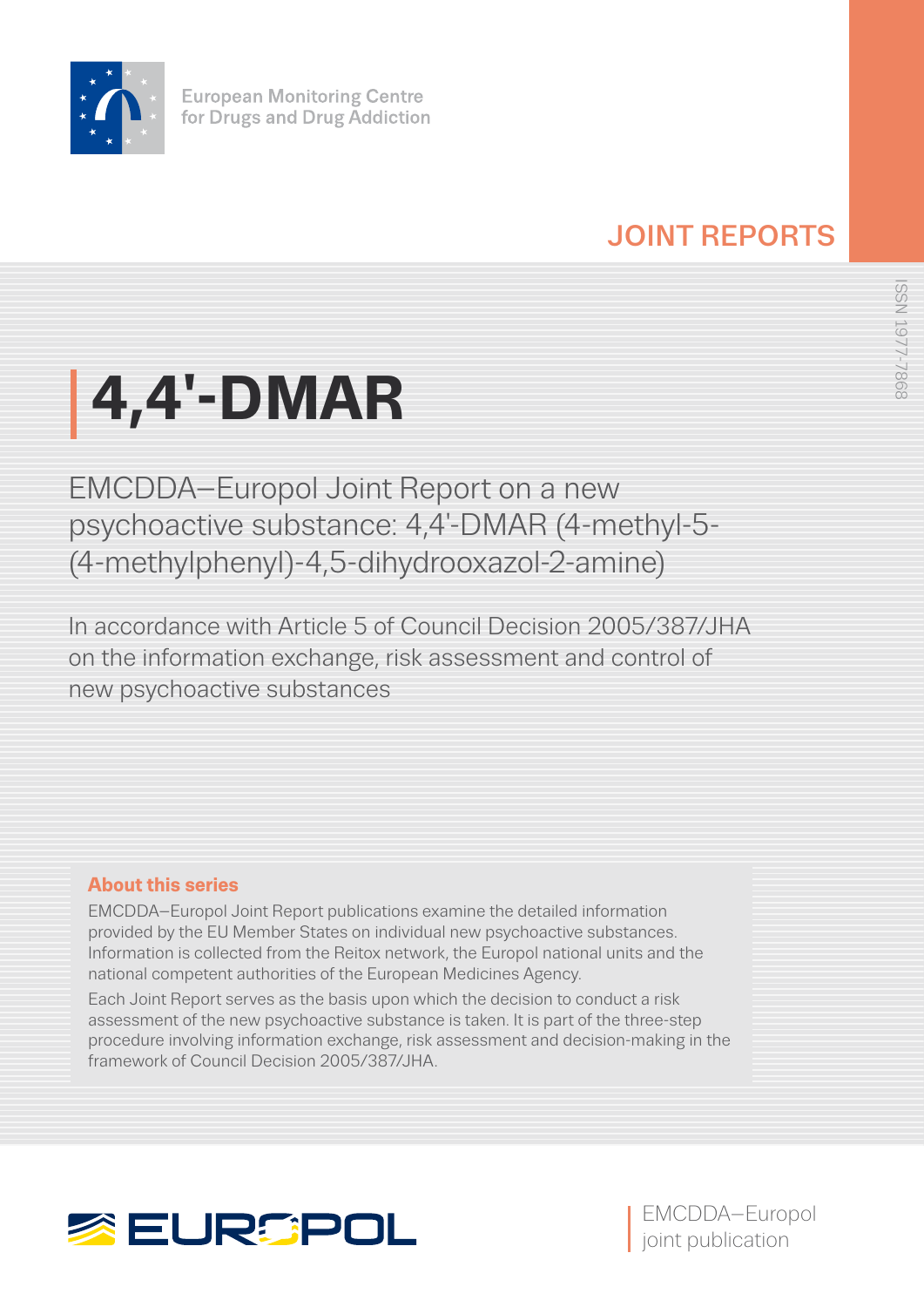# I **Contents**

- 3 | 1. [Introduction](#page-2-0)
- 3 | 2. [Information collection process](#page-2-0)
- 4 3. [Information required by Article 5.2 of the Council Decision](#page-3-0)<br>4 3.1. Chemical and physical description, including the nam
- 3.1. Chemical and physical description, including the names under which the new psychoactive substance is known — Article 5.2(a) of the Council Decision
- 5 | 3.2. Information on the frequency, circumstances and/or quantities in which a new psychoactive substance is [encountered, and information on the means and methods of manufacture of the new psychoactive substance —](#page-4-0)  Article 5.2(b) of the Council Decision
- 
- 5 | 3.2.1. [Information provided to Europol](#page-4-0)<br>6 | 3.2.2. Information provided to the EMO 3.2.2. [Information provided to the EMCDDA](#page-5-0)
- 7 3.3. Information on the involvement of organised crime in the manufacture or trafficking of the new psychoactive substance — Article 5.2(c) of the Council Decision
- 7 I 3.4. [A first indication of the risks associated with the new psychoactive substance, including the health and social risks,](#page-6-0)  and of the characteristics of users — Article 5.2(d) of the Council Decision
- 7 3.4.1. [First indication of health risks](#page-6-0)<br>9 3.4.2. Characteristics of users
- 9 3.4.2. [Characteristics of users](#page-8-0)<br>10 3.5. Information on whether or not t
- 3.5. [Information on whether or not the new substance is currently under assessment, or has been under assessment,](#page-9-0) by the UN system — Article 5.2(e) of the Council Decision
- 10 | 3.6. The date of notification on the Reporting Form of the new psychoactive substance to the EMCDDA or to Europol — Article 5.2(f) of the Council Decision
- 10 | 3.7. Information on whether or not the new psychoactive substance is already subject to control measures at national level in a Member State — Article 5.2(g) of the Council Decision
- 11 | 3.8. [Further information Article 5.2\(h\) of the Council Decision](#page-10-0)
- 11 3.8.1. [The chemical precursors that are known to have been used for the manufacture of the substance](#page-10-0)<br>11 3.8.2. The mode and scope of the established or expected use of the new substance
- 11 3.8.2. [The mode and scope of the established or expected use of the new substance](#page-10-0)<br>11 3.8.3. Other use of the new psychoactive substance and the extent of such use the risks
- 3.8.3. Other use of the new psychoactive substance and the extent of such use, the risks associated with this use of the new psychoactive substance, including the health and social risks
- 11 | 4. [Information from the EMA as requested by Article 5.3 of the Council Decision](#page-10-0)<br>11 | 41 Marketing authorisation
- 4.1 [Marketing authorisation](#page-10-0)
- 12 | 4.2 [Application for a marketing authorisation](#page-11-0)<br>12 | 4.3 Suspended marketing authorisation
- 4.3 [Suspended marketing authorisation](#page-11-0)
- 12 | 5. [Conclusion](#page-11-0)
- 13 I [References](#page-12-0)
- 14 [Annexes](#page-13-0)

# **<sup>I</sup> Acknowledgements**

The EMCDDA would like to thank the following for their contribution in producing this publication:

- I the Early Warning System (EWS) correspondents of the Reitox national focal points (NFPs) and experts from their national EWS networks;
- the Europol national units (ENUs) and Europol Project Synergy;
- I the national competent authorities responsible for human and veterinary medicinal products in the Member States, Norway and Iceland;
- I the European Medicines Agency (EMA) and the European Commission;
- I the World Health Organization;
- I Dr Simon Brandt and colleagues for providing data on the pharmacology of 4,4′-DMAR.

Project team: Andrew Cunningham, Michael Evans-Brown, Ana Gallegos, Roumen Sedefov, Anabela Almeida (EMCDDA) and Daniel Dudek (Europol).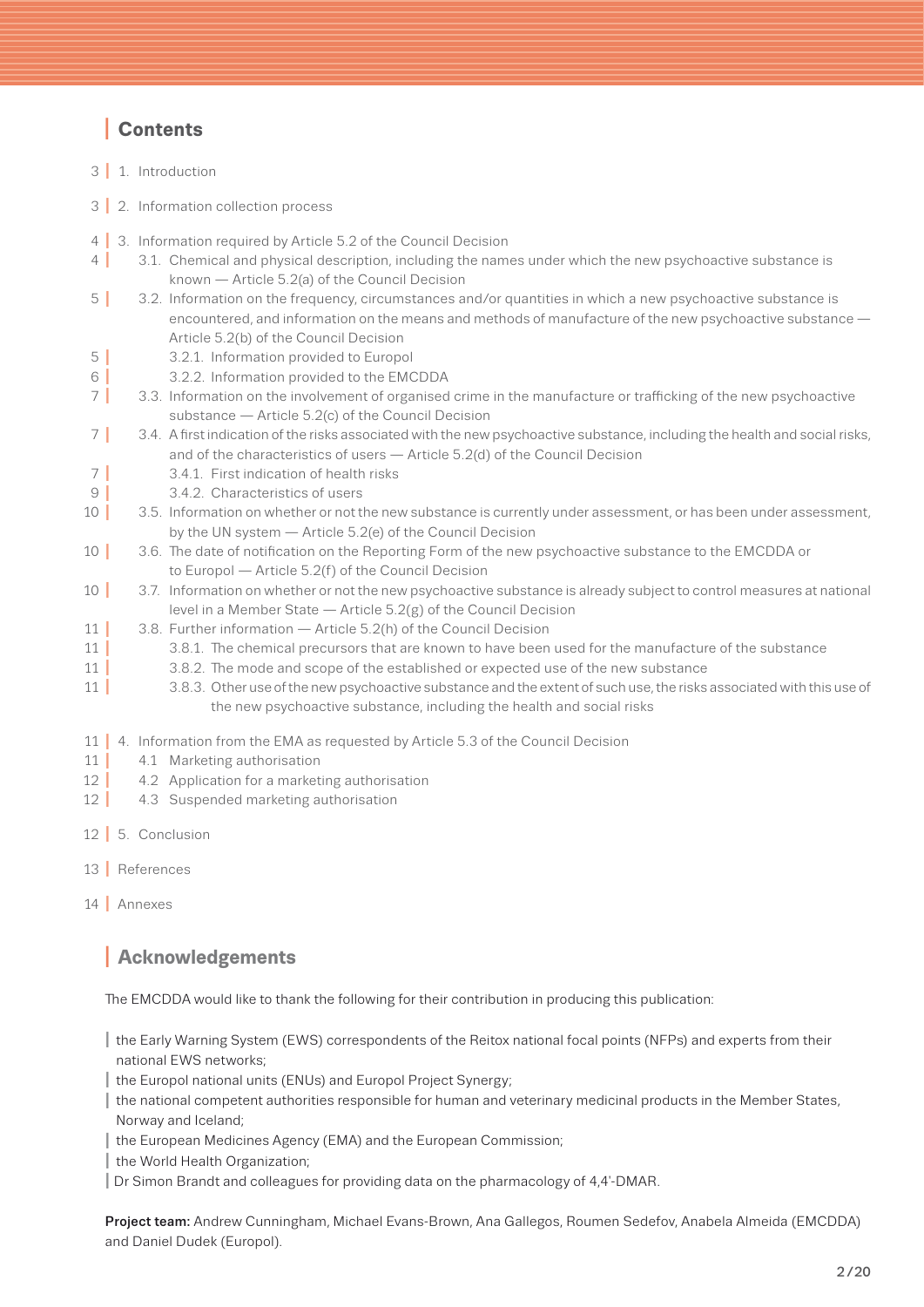# <span id="page-2-0"></span>**<sup>I</sup> 1. Introduction**

Article 5.1 of Council Decision 2005/387/JHA (1) (hereinafter referred to as 'the Council Decision') stipulates that *'Where Europol and the EMCDDA, or the Council, acting by a majority of its members, consider that the information provided by the Member State on a new psychoactive substance merits the collection of further information, this information shall be collated and presented by Europol and the EMCDDA in the form of a Joint Report (hereinafter the "Joint Report").'* The Joint Report shall be submitted to the Council, the European Medicines Agency (EMA) and the European Commission.

In February 2014 the European Monitoring Centre for Drugs and Drug Addiction (EMCDDA) and Europol examined the available information on a new psychoactive substance, 4-methyl-5-(4-methylphenyl)-4,5-dihydrooxazol-2-amine, commonly known by the abbreviation 4,4′-DMAR (2), through a joint assessment based upon the following criteria:

- 1. the amount of the material seized;
- 2. evidence of organised crime involvement;
- 3. evidence of international trafficking;
- 4. analogy with better-studied compounds;
- 5. evidence of the potential for further (rapid) spread; and,
- 6. evidence of cases of serious intoxication or fatalities.

The EMCDDA and Europol agreed that the information collected on 4,4′-DMAR satisfied criteria 4, 5 and 6. The two organisations therefore concluded that sufficient information had been accumulated to merit the production of a Joint Report on 4,4′-DMAR as stipulated by Article 5.1 of the Council Decision.

# **<sup>I</sup> 2. Information collection process**

In compliance with the provisions of the Council Decision, on 27 February 2014 the EMCDDA and Europol launched a procedure for the collection of information on 4,4′-DMAR, in order to prepare the Joint Report. The information was collected mainly through the Reitox national focal points in the Member States, Turkey and Norway as well as the Europol National Units. In addition, the EMA collected information through the national competent authorities responsible for human and veterinary medicinal products in the Member States, Norway, Iceland and Liechtenstein. The information collection process was largely concluded by 11 April 2014; additional information and clarifications from some countries were received up to four weeks after this date.

Europol asked the Europol National Units to provide information on:

- the level of 4,4′-DMAR production in their country;
- the level of 4,4'-DMAR distribution in their country;
- the level of 4.4'-DMAR trafficking in their country, for internal, transit or export purposes;
- the number of seizures of 4,4′-DMAR in their country, the total amount of the seizures, country of origin, details on the physical forms (including photos);
- $\blacksquare$  the role of organised crime, or criminal groups, in the production, distribution and trafficking of 4,4′-DMAR in their country; and,
- any known aspect of violence and/or money laundering relating to the production and trafficking of 4,4′-DMAR.

Europol received responses from 22 Member States.

According to Article 5.3 of the Council Decision, the EMA requested the national competent authorities responsible for human and veterinary medicinal products in the Member States, Norway, Iceland and Liechtenstein to provide information on whether:

- the new psychoactive substance 4,4'-DMAR has obtained a marketing authorisation;
- the new psychoactive substance 4,4'-DMAR is the subject of an application for a marketing authorisation; and,
- n a marketing authorisation that had been granted in respect of the new psychoactive substance 4,4′-DMAR has been suspended.

The EMA received responses from 21 Member States (3), Norway and Iceland. The EMA also provided information as relevant to the central authorisation procedure.

Furthermore, in anticipation of Article 7.3 of the Council Decision in relation to the manufacturing of medicinal products in the European Union, the EMA also requested information on whether the new psychoactive substance 4,4′-DMAR is used to manufacture a medicinal product:

- n which has been granted a marketing authorisation;
- for which an application has been made for a marketing authorisation; and,
- for which a marketing authorisation has been suspended by a competent authority.

<sup>(3)</sup> Austria, Belgium, Croatia, the Czech Republic, Denmark, Estonia, Finland, France, Germany, Hungary, Ireland, Italy, Latvia, Lithuania, the Netherlands, Poland, Portugal, Slovenia, Spain, Sweden and the United Kingdom.

<sup>(1)</sup> OJ L 127, 20.5.2005, p. 32.

<sup>(2) 4,4′-</sup>DMAR is an abbreviation of 4,4′-dimethylaminorex.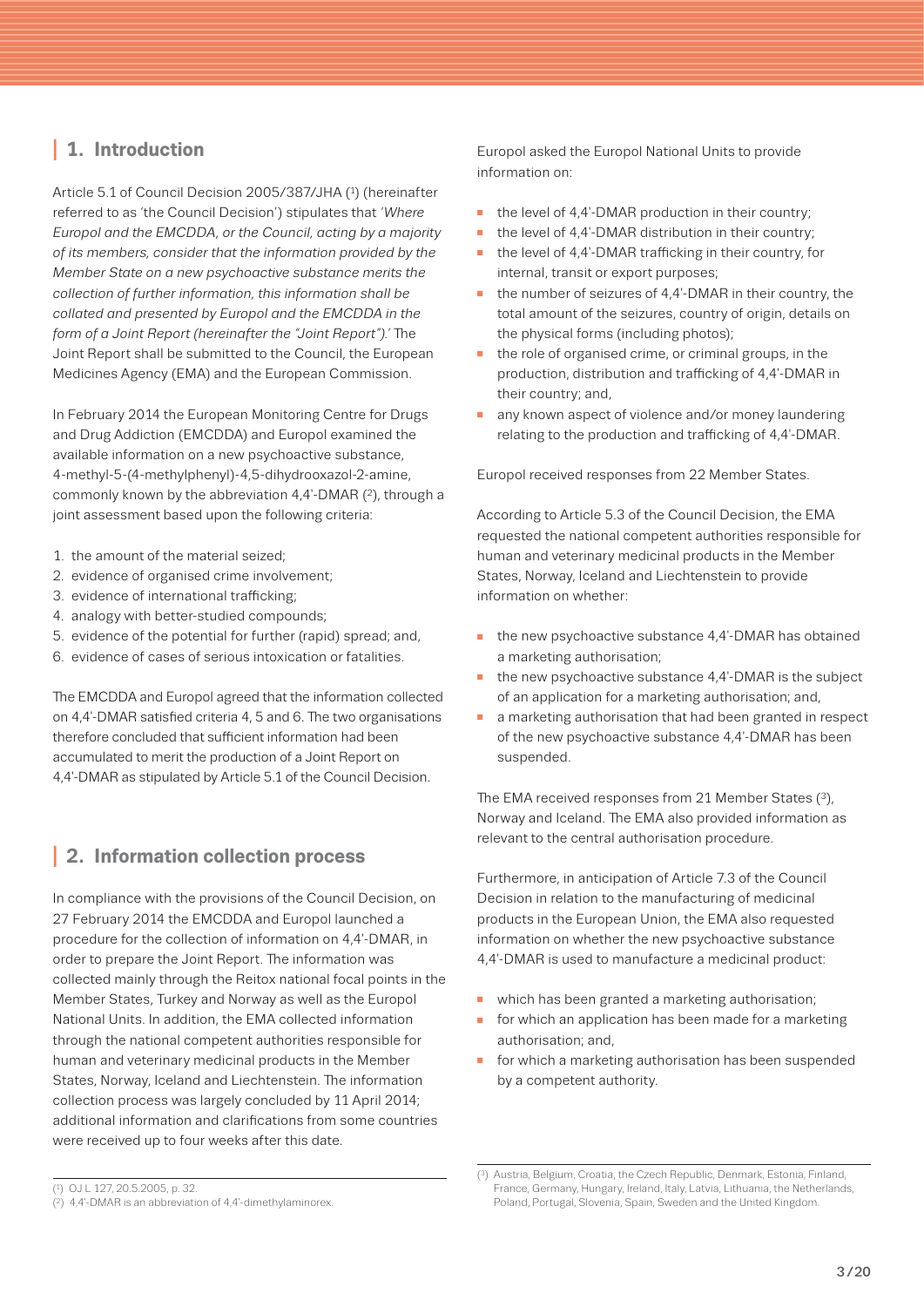<span id="page-3-0"></span>The EMA received responses from 21 Member States (3), Norway and Iceland. The EMA also provided information as relevant to the central authorisation procedure.

The EMCDDA collected data through:

- 1. a structured questionnaire from the Reitox national focal points. The EMCDDA received replies from all Member States, Turkey and Norway;
- 2. data previously provided to the European Union Early Warning System (hereafter 'Early Warning System') through EMCDDA–Europol Reporting Forms, EWS Progress and Final Reports;
- 3. a specific information request to the World Health Organization on whether or not 4,4′-DMAR is under assessment by the United Nations system (see section 3.5);
- 4. a structured search of the medical and scientific literature (hereafter 'literature') and Internet suppliers/retailers of new psychoactive substances;
- 5. a search of relevant Internet drug discussion forums and related websites (hereafter, 'user websites').

Thus, information included in sections 3.2.1 and 3.3 of the Joint Report was provided by Europol, while the EMCDDA provided information included in sections 3.1, 3.2.2, 3.4, 3.5, 3.6, 3.7, 3.8.1, 3.8.2 and 3.8.3 (in part). The information included in sections 3.8.3 (in part), 4.1, 4.2 and 4.3 was provided by the EMA. The conclusion of the Joint Report was prepared and agreed by the two organisations responsible the EMCDDA and Europol. Further details of the seizures and collected samples (including images where available) reported to the EMCDDA and Europol are provided in Annex 1. The details of deaths associated with 4,4′-DMAR that have been reported to the EMCDDA are provided in Annex 2.

# **<sup>I</sup> 3. Information required by Article 5.2 of the Council Decision**

The order and titles of subsections 3.1 to 3.8 and section 4 below are as they appear in Article 5.2(a) to (h) and Article 5.3(a) to (c) of the Council Decision; all sections are crossreferenced with those set down in the Council Decision.

#### **<sup>I</sup>** 3.1. Chemical and physical description, including the names under which the new psychoactive substance is known — Article 5.2(a) of the Council Decision

#### *Chemical description and names*

4,4′-DMAR is a di-substituted 2-amino-5-phenyl oxazoline substance, substituted with a methyl group both at the 4 position on the phenyl ring and the oxazoline ring. It is a derivative of aminorex and 4-methylaminorex (4-MAR), both synthetic stimulants which are controlled under the 1971 United Nations Convention on Psychotropic Substances; 4-MAR is listed in Schedule I and aminorex is listed in Schedule IV. The structures of 4,4′-DMAR, 4-MAR and aminorex are provided in Figure 1.

#### FIGURE 1

The numbered molecular structure, formula, weight and monoisotopic mass of 4,4′-DMAR. The molecular structures of 4-MAR and aminorex are provided for comparison.

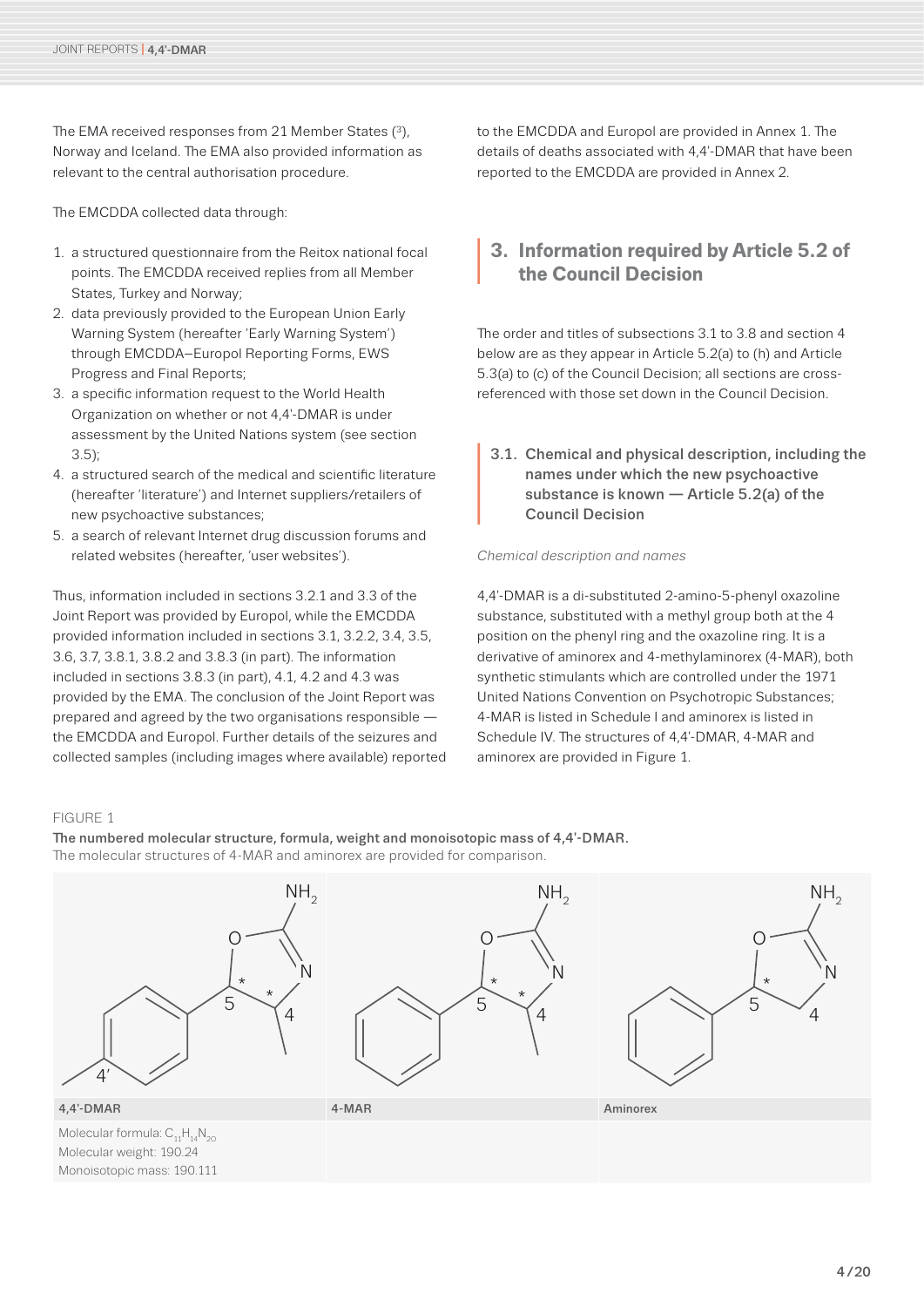<span id="page-4-0"></span>The IUPAC name for 4,4'-DMAR is: 4-methyl-5-(4methylphenyl)-4,5-dihydrooxazol-2-amine.

Additional chemical names have been reported:

4,5-dihydro-4-methyl-5-(4-methylphenyl)-2-oxazolamine 4-methyl-5-(4-methylphenyl)-4,5-dihydro-1,3-oxazol-2-amine

Common names or codenames have also been reported:

para-methyl-4-methylaminorex; p-methyl-4-methylaminorex; 4-methylaminorex p-methyl derivative; 4,4′-dimethylaminorex; p4-DMAR; 4-methyl-euphoria; 4-methyl-U4Euh; 4-M-4-MAR; Serotoni; ST.

The 'euphoria' or 'U4Euh' component of these names refers to a slang term for the stimulant 4-MAR (Figure 1), which was a 'designer drug' that appeared in the 1980s as a street drug (Davis et al., 1988; Klein et al., 1989).

*Chemical Abstract Service (CAS) registry numbers*

1445569-01-6 form not specified 364064-08-4 free base of the (4S,5S)-enantiomer

No further CAS registry numbers were identified at this stage.

The REACH registered substances database hosted by the European Chemicals Agency (ECHA) was searched using the CAS registry numbers listed above. The search returned no results.

#### *Physical description*

The hydrochloride salt form of 4,4′-DMAR is a crystalline solid at room temperature.

Information provided from seizures and a collected sample have noted the presence of 4,4′-DMAR in powders and tablets.

The (±)-*cis* racemate was characterised in the collected sample that was reported by the United Kingdom. No information was provided on the chemical form present in the other detections of the substance reported by the Member **States** 

A more detailed description of 4,4′-DMAR seizures and collected samples encountered can be found in subsections 3.2.1 and 3.2.2 below. Images of seizures and collected samples are provided in Annex 1.

**<sup>I</sup>** 3.2. Information on the frequency, circumstances and/or quantities in which a new psychoactive substance is encountered, and information on the means and methods of manufacture of the new psychoactive substance — Article 5.2(b) of the Council Decision

#### 3.2.1. Information provided to Europol

Europol received replies from 22 Member States (Austria, Belgium, Bulgaria, Croatia, Cyprus, the Czech Republic, Estonia, Finland, France, Germany, Hungary, Italy, Latvia, Lithuania, Luxembourg, the Netherlands, Portugal, Romania, Slovakia, Slovenia, Spain and Sweden). Of these, 18 countries had no data relating to 4,4′-DMAR (Austria, Belgium, Bulgaria, Croatia, Cyprus, the Czech Republic, Estonia, France, Germany, Italy, Latvia, Lithuania, Luxembourg, Portugal, Slovakia, Slovenia, Spain and Sweden). The remaining four countries (Finland, Hungary, the Netherlands and Romania) reported the following information.

*The level of production, distribution and trafficking*

Finland reported a small seizure that took place on 23 May 2013. It was a confiscation of two tablets containing 4,4′- DMAR, made by customs authorities in Helsinki, in a parcel coming from the United Kingdom. This seizure was reported by the Finnish national focal point to the EMCDDA on 2 July 2013 (see section 3.2.2 below).

Hungary reported that 4,4′-DMAR had been used to make tablets, and that this tableting was presumably done in Hungary. No further details were provided.

Hungary provided data revealing a significant number of seizures where 4,4′-DMAR had been identified. According to this information, between June and October 2013 the Hungarian authorities recorded 78 seizures of 4,4′-DMAR. The Hungarian national focal point also reported these seizures to the EMCDDA (see section 3.2.2 below). This is a clear indication of the wide availability of this substance in the Hungarian drug market. According to the Hungarian information, the substance was mainly shipped from China. In a significant majority of the recorded seizures, 4,4′-DMAR was identified on its own. There have been also seizures, both in powder and tablet form, when the substance was seized as a mixture with other new psychoactive substances (predominantly cathinones) such as pentedrone, methcathinone, MPPP, alpha-PVP, bk-MPA, PVP and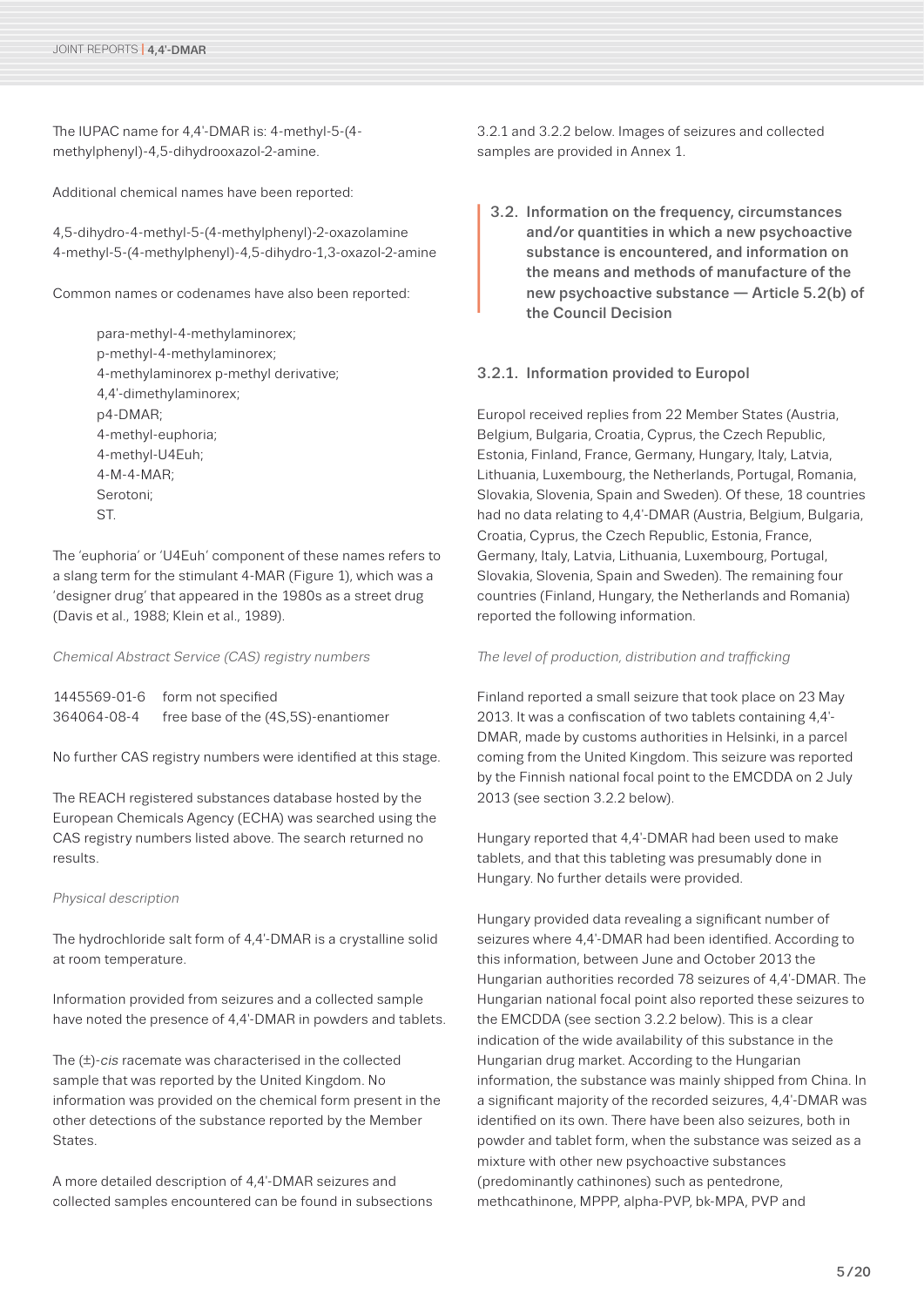<span id="page-5-0"></span>mephedrone, and also in combination with UR-144, RH-34 and 5-APDB.

As already mentioned, 4,4′-DMAR was seized either in powder or in tablet form. Seizures in powder ranged from 0.01 g to 192.87 g. In the majority of cases, the powder was white; however, pink, green and blue powder has also been reported. In relation to tablets, they have been reported in different colours and as specific shapes or specific pressed logos, such as: 'Playboy', 'Heart', 'Mitsubishi', 'Star' and 'Transformers' (see Annex 1). According to Hungarian authorities, the number of seizures related to 4,4′-DMAR significantly decreased after the introduction of control measures.

The Netherlands reported only one incident where 4,4′-DMAR was detected. It was a shipment of a parcel containing 500 g of pale yellow powder. The package was sent from India and was destined for a well-known wholesaler of new psychoactive substances in the Netherlands. On the shipping documents, the substance was declared as: 4,5-DYHYDRO-4- METHYL-5(-4-METHYLPHENYL)-2-OXAZOLAM (the correct chemical name for 4,4′-DMAR, apart from the three missing final letters 'INE'). Due to current legislation in the Netherlands, it is not possible to seize new psychoactive substances that are not controlled. The Netherlands national focal point reported this detection to the EMCDDA on 10 December 2012 (see section 3.2.2 below).

Romania reported 14 seizures where 4,4′-DMAR was identified. In 13 cases the substance was seized as white powder totalling 564.23 g. In the other incident five tablets containing 4,4′-DMAR were seized. It was also stated that in all cases the substance was shipped from abroad and intended for so-called 'own consumption'. No further details were provided. The Romanian national focal point also reported 13 of these seizures to the EMCDDA (see section 3.2.2 below).

No reports were received that indicated licit or illicit production of 4,4′-DMAR in any Member States. However, the Netherlands reported an incident from 2009 related to the production of 4-MAR, which is closely related to 4,4′-DMAR. The case involved the discovery of an illicit production site. The forensic examination conducted by the Netherlands Forensic Institute demonstrated that both MDMA via the bromosafrole route and PMK (4) via the Wacker method were produced in this illicit laboratory. Moreover, several different types of substances, chemicals and recipes were found. It was suggested that it was a so-called 'experimental type' illicit laboratory. Two white plastic trays were found containing a few hundred grams of white powder, which was found to be 4-MAR. Moreover, according to the forensic examination the 4-MAR was illicitly produced at the site. While not related to

4,4′-DMAR, this case would suggest that the capability to manufacture 4,4′-DMAR may exist within drug-producing criminal groups within the European Union.

#### 3.2.2. Information provided to the EMCDDA

The EMCDDA received responses from the 28 Member States, Turkey and Norway. Of these, seven Member States (Denmark, Finland, Hungary, the Netherlands, Romania, Sweden and the United Kingdom) reported detections of 4,4′-DMAR (5).

#### *Seizures*

Seven Member States (Denmark, Finland, Hungary, the Netherlands, Romania, Sweden and the United Kingdom) reported seizures of 4,4′-DMAR.

4,4′-DMAR has typically been seized as powders or tablets. In most cases, 4,4′-DMAR was reported as the only active substance; in about 20 % of detections it was found in combination with other substances. Hungary reported the majority of seizures (78 cases). While the remaining Member States reported a small number of seizures, it is worth noting that in the case of the Netherlands these totalled more than 260 kg of powder. Sweden and Denmark reported that 4,4′-DMAR was detected in seizures of pink/red/purple octagonal tablets bearing the markings 'ST' on one side and '60' on the other. According to user websites, the 'ST' refers to 'Serotoni' and '60' refers to a 60 mg dose.

Denmark reported a seizure by customs of two purple octagonal tablets bearing the markings 'ST/60' in May 2013.

Finland reported a seizure by customs of two red tablets in May 2013.

Hungary reported a total of 78 seizures, which were made by police between June and October 2013. 4,4′-DMAR was seized as tablets (41 seizures) and in powder form (37 seizures). The quantities of tablets seized ranged from a single tablet to 900 tablets, with three seizures above 100 tablets and a total of 1 852 tablets seized. The quantities of powder seized ranged from 0.01 g to 193 g, with 27 seizures below 1 g and a total weight of 337 g seized. In most cases, 4,4′-DMAR was reported as the only active substance; in about 20 % of detections it was found in combination with other substances (predominantly stimulants), including pentedrone (eight cases,

(4) Piperonyl methyl ketone, or 3,4-methylenedioxyphenylpropan-2-one.

<sup>(5) &#</sup>x27;Detections' is an all-encompassing term and may include seizures and/or collected and/or biological samples. Seizure means a substance available (seized) through law enforcement activities (police, customs, border guards, etc.). Collected samples are those that are actively collected by drug monitoring systems (such as test purchases) for monitoring and research purposes. Biological samples are those collected from human body fluids (urine, blood, etc.) and/or specimens (tissues, hair, etc.).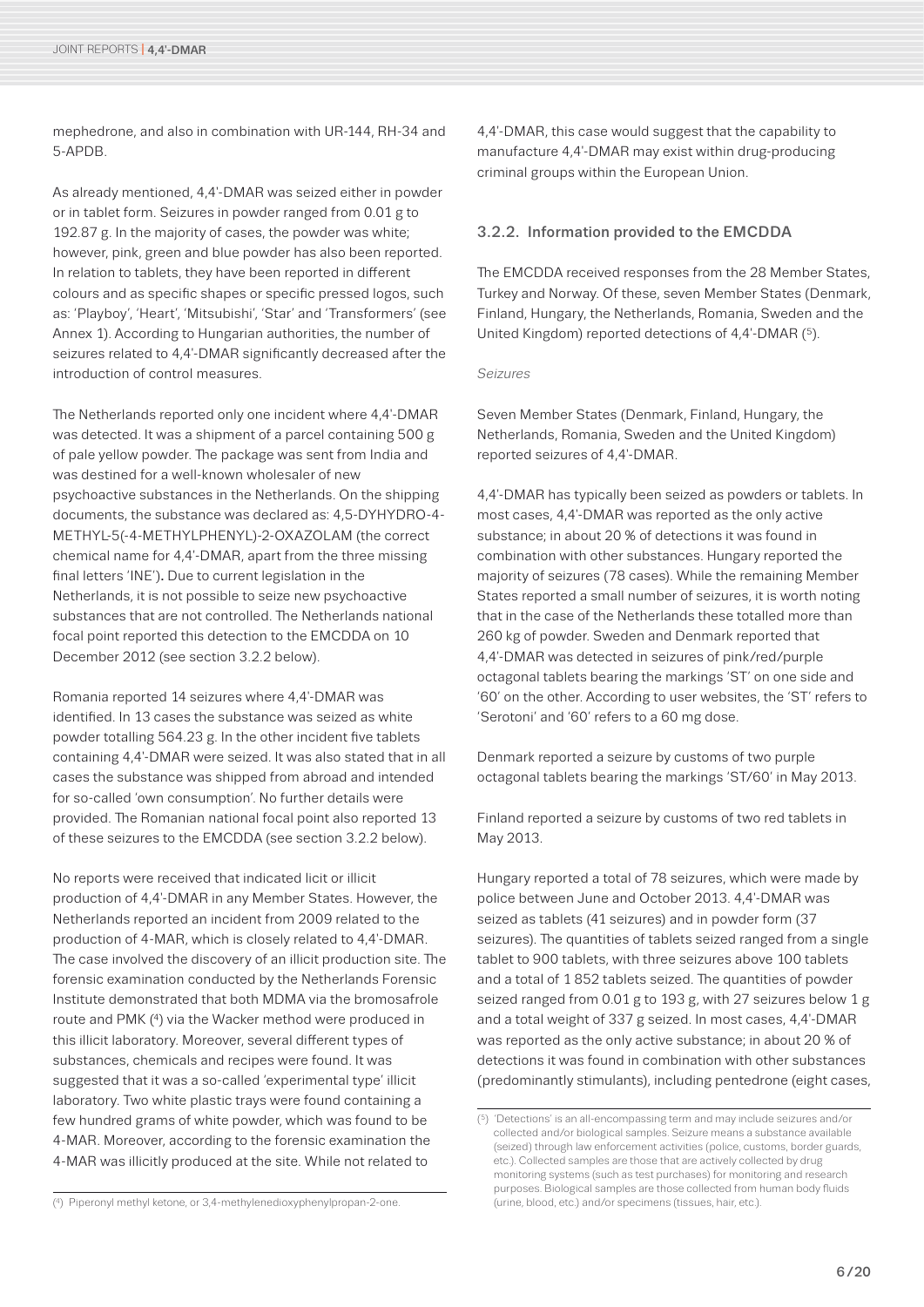<span id="page-6-0"></span>two of which also contained PVP or alpha-PVP) and mephedrone (one case), RH-34 (two cases), 5-APDB (one case), bk-MPA (one case), ethylphenidate (one case), the synthetic cannabinoid receptor agonist UR-144 (one case) and the common cutting agent creatine monohydrate (one case). In a separate case, 4,4′-DMAR was found in combination with four cathinones (methcathinone, MPPP, pentedrone and alpha-PVP). No quantitative analyses were available.

The Netherlands reported the first seizure of 4,4′-DMAR in November 2012 — the Dutch customs seized 500 g of white powder on 19 November. It was noted that the seizure had arrived from India. This seizure formed the basis of the first notification of detection of 4,4′-DMAR in the European Union (see section 3.6). During 2013 customs authorities in the Netherlands detected a further 260 kg of 4,4′-DMAR; further details are awaited regarding these cases.

Romania reported 13 seizures made by the police in 2013 – as tablets (one case of five tablets) and in powder form (12 cases amounting to a total of 558.84 g).

Sweden reported two seizures made by customs between June and December 2013 — a seizure of 10 g of white powder, and a seizure of two (red or red/pink) octagonal tablets bearing the markings 'ST' on one side and '60' on the other.

The United Kingdom reported four seizures made by police in Northern Ireland, amounting to 447 tablets. In addition, five plastic bags containing white powder (a total amount of approximately 1.2 g) were recovered by police in Scotland in April 2014 during the investigation of a death related to 4,4′-DMAR.

#### *Biological samples*

Two Member States (Hungary and the United Kingdom) reported detections of 4,4′-DMAR in biological samples. Twenty-seven deaths (eight in Hungary; 19 in the United Kingdom) were reported. Further details are provided in section 3.4.1 and Annex 2. Hungary also reported the detection of 4,4′-DMAR in biological samples taken in 18 criminal cases related to the consumption of narcotics.

#### *Collected samples*

The United Kingdom reported the detection of 4,4′-DMAR in a collected sample. The sample was purchased for GBP 60 (EUR 73) from an Internet retailer (https://www.chems-direct. org) in March 2014. The product was a white powder and labelled '5 g' '4,4-DMAR' (Annex 1). The *cis*-racemate of 4,4′-DMAR was confirmed by NMR and was further characterised. No other substances were reported to be present.

3.3. Information on the involvement of organised<br>crime in the manufacture or trafficking of the<br>new psychoactive substance — Article 5.2(c<br>the Council Decision crime in the manufacture or trafficking of the new psychoactive substance — Article 5.2(c) of the Council Decision

Limited information has been provided by Member States in relation to the involvement of organised crime in the manufacture or trafficking of 4,4′-DMAR.

According to the Hungarian authorities, organised crime groups are involved in the trafficking and distribution of 4,4′-DMAR; no other details were provided.

The information about the small-scale production of the related substance 4-MAR in the Netherlands in 2009 would suggest that the capability to manufacture 4,4′-DMAR may exist within drug-producing criminal groups in the European Union.

#### *Money laundering aspects*

No information was received on money laundering connected to the production and/or trafficking of 4,4′-DMAR.

*Violence in connection with production, wholesale and distribution*

No information was received on incidents of violence in connection with the production, wholesale and/or trafficking of 4,4′-DMAR.

3.4. A first indication of the risks associated with the new psychoactive substance, including the health and social risks, and of the characteristics of users — Article 5.2(d) of the Council Decision new psychoactive substance, including the health and social risks, and of the characteristics

#### 3.4.1. First indication of health risks

No non-fatal intoxications associated with 4,4′-DMAR were reported by the Member States. A total of 27 deaths associated with 4,4′-DMAR were reported by Hungary (eight deaths) and the United Kingdom (19 deaths). The deaths in Hungary occurred between June and October 2013 and those in the United Kingdom between June 2013 and February 2014. The cause of death has not yet been reported for any of the deaths. Annex 2 provides the available details on these deaths.

Data on gender and age were available for 26 of the decedents. Nineteen were male (four from Hungary; 15 from the United Kingdom); seven were female (four from Hungary; three from the United Kingdom). They were aged between 16 and 43 years.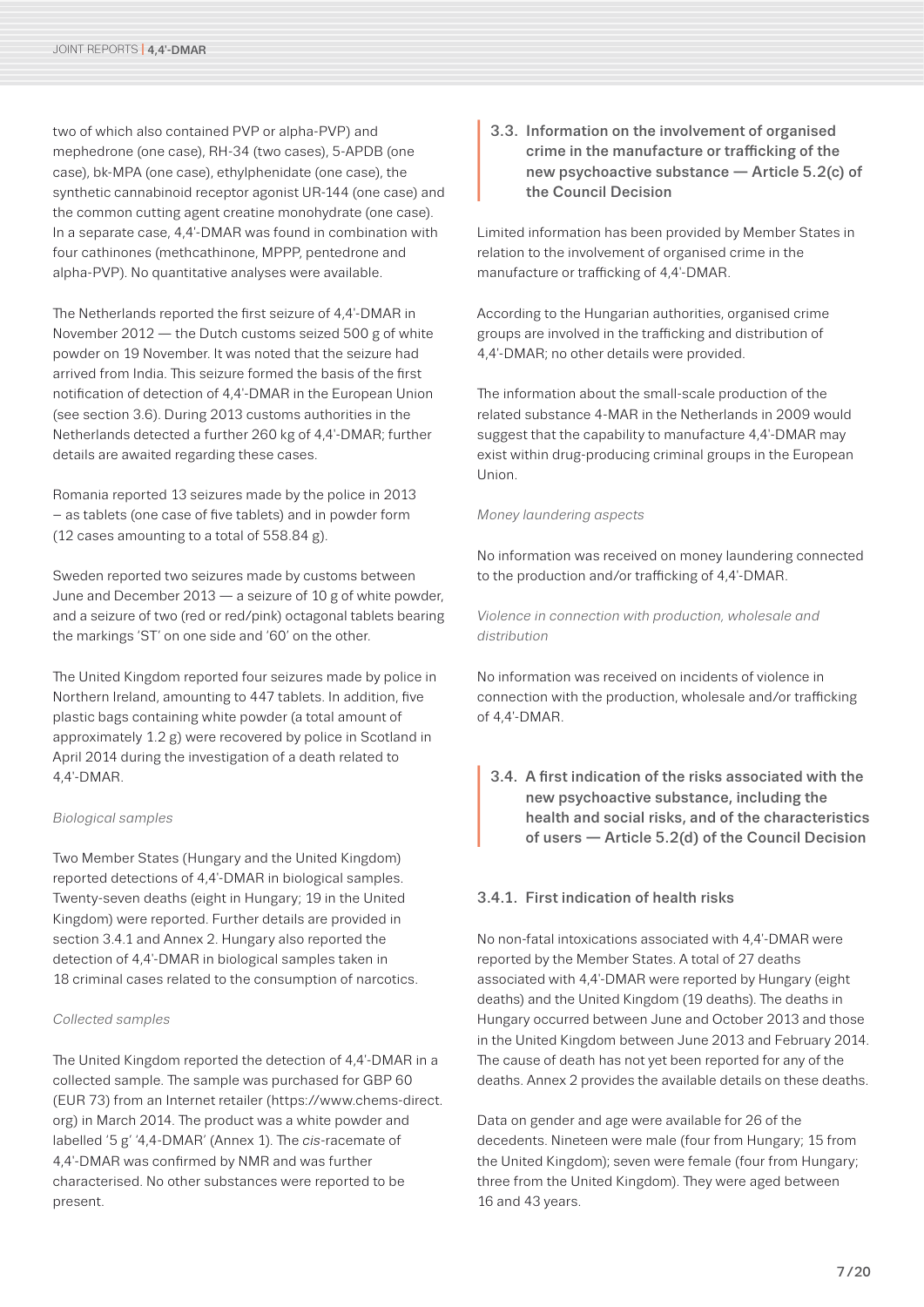4,4′-DMAR was detected in post-mortem biological samples in all of the 27 deaths. 4,4′-DMAR was quantified in 23 of the deaths, with concentrations ranging from less than 0.02 mg/L to 3.75 mg/L in blood, and from 5.93 mg/L to 32.95 mg/L in urine. In all of the 27 deaths, one or more psychoactive substances (and/or their metabolites) were detected in post-mortem biological samples in addition to 4,4′-DMAR (Annex 2).

#### *Pharmacology*

One study, which the authors provided to the EMCDDA ahead of print, has examined the pharmacology of 4,4′-DMAR. The study examined the effects of (±)-*cis*-4,4′-DMAR *in vitro* on effecting release of dopamine, noradrenaline and serotonin at the dopamine transporter (DAT), noradrenaline transporter (NET) and serotonin transporter (SERT), respectively, using rat brain synaptosomes. The effects of (±)-*cis*-4,4′-DMAR were compared with *d*-amphetamine, aminorex and (±)-*cis*-4-MAR.

The dose-response effects of *d*-amphetamine, aminorex, (±)-*cis*-4-MAR and (±)-*cis*-4,4′-DMAR on release at DAT, NET and SERT are shown in Figure 2. Potency values (expressed as half maximal effective concentrations,  $EC_{50}$  for the test substances based on data from Figure 2 are provided in Table

1. All four test substances displayed potent releasing activity at DAT, with  $EC_{50}$  values ranging from  $1.7 \pm 0.2$  nM for  $(\pm)$ -cis-4-MAR to  $9.1 \pm 0.9$  nM for aminorex. The drugs also showed considerable potency at NET, with  $EC_{50}$  values ranging from 4.8 ± 0.9 nM for (±)-*cis*-4-MAR to 26.9 ± 5.9 nM for (±)-*cis*-4,4′-DMAR. Activity at SERT varied more than 100-fold across the four substances, with (±)-*cis*-4,4′-DMAR exhibiting the highest potency at releasing serotonin ( $EC_{50} = 18.5 \pm 2.8$  nM). All test substances achieved 100 % of maximal release at DAT, NET and SERT. When considering the overall transporter selectivity of the test compounds, *d*-amphetamine was the most selective for DAT/NET over SERT, with a DAT/SERT ratio of 473, whereas (±)-*cis*-4,4′-DMAR was essentially nonselective with a DAT/SERT ratio of 2 (Table 1).

These results suggest that (±)-*cis*-4,4′-DMAR is a potent efficacious releaser at DAT, NET and SERT in rat brain tissue. The potency of (±)-*cis*-4,4′-DMAR at DAT and NET is similar to that of *d*-amphetamine and aminorex. However, (±)-*cis*-4,4′- DMAR exerted much more potent actions at SERT when compared to *d*-amphetamine, aminorex and (±)-*cis*-4-MAR (Brandt et al., 2014).

No studies were identified in the literature that have examined the pharmacology of (±)-*trans*-4,4′-DMAR.

#### FIGURE 2

Dose-response effects of d-amphetamine, aminorex, (±)-*cis*-4-MAR and (±)-*cis*-4,4′-DMAR in evoking release from DAT, NET and SERT in rat brain synaptosomes. (±)-*cis*-4,4′-DMAR elicited potent release of dopamine, noradrenaline and serotonin.

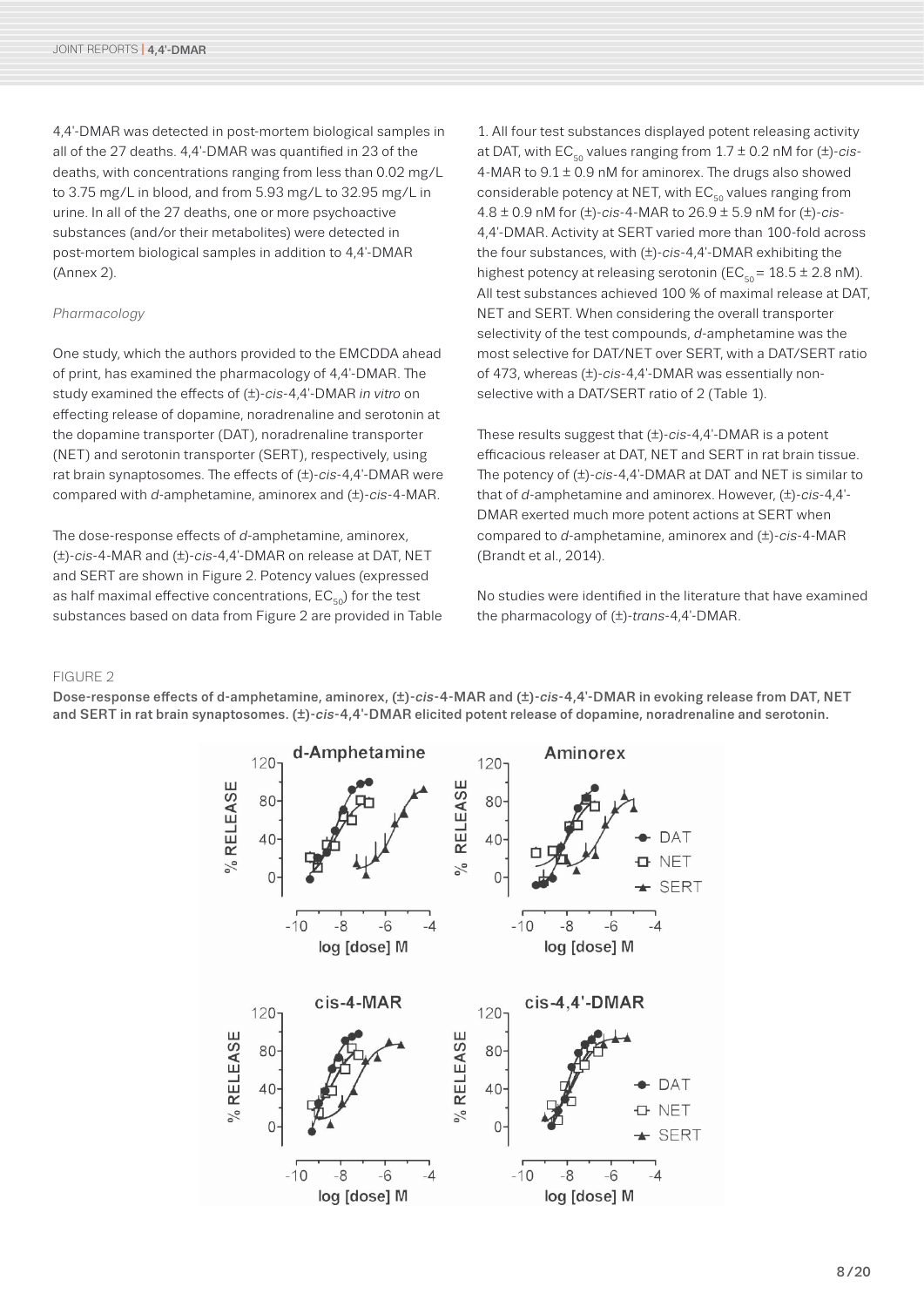#### <span id="page-8-0"></span>TABLE 1

Stimulation of release at DAT, NET and SERT in rat brain synaptosomes (Brandt et al., 2014).

| <b>Substance</b>       | Release at<br><b>DAT</b><br>$EC_{50}$ (nM) <sup>a</sup> | Release at<br><b>NET</b><br>$EC_{50}$ (nM) <sup>a</sup> | Release at<br><b>SERT</b><br>$EC_{50}$ (nM) <sup>a</sup> | DAT/<br><b>SERT</b><br>ratiob |
|------------------------|---------------------------------------------------------|---------------------------------------------------------|----------------------------------------------------------|-------------------------------|
| d-Amphetamine          | $5.5 \pm 0.5$                                           | $8.2 \pm 1.6$                                           | $2602 \pm$<br>494                                        | 473                           |
| Aminorex               | $9.1 \pm 0.9$                                           | $15.1 \pm 3.5$                                          | $414 \pm 78$                                             | 45                            |
| $(\pm)$ -cis-4-MAR     | $1.7 \pm 0.2$                                           | $4.8 \pm 0.9$                                           | $53.2 \pm 6.8$                                           | 31                            |
| $(\pm)$ -cis-4,4'-DMAR | $8.6 \pm 1.1$                                           | $26.9 \pm 5.9$                                          | $18.5 \pm 2.8$                                           | $\mathcal{D}$                 |

<sup>a</sup> Data are expressed as mean  $\pm$  SD for n = 3–4 experiments performed in triplicate.

**b** DAT/SERT ratio calculated by (EC<sub>50</sub> at DAT)-1/ (EC<sub>50</sub> at SERT)<sup>-1</sup>; higher value indicates greater DAT selectivity.

#### *Toxicology*

No studies were identified in the literature that have examined the toxicology of 4,4′-DMAR. No clinical case reports related to 4,4′-DMAR toxicity were identified in the literature.

The available information from the 27 deaths reported by Hungary and the United Kingdom is provided in Annex 2. There is insufficient information currently available to characterise the toxidrome related to 4,4′-DMAR exposure.

As discussed above, (±)-*cis*-4,4′-DMAR has been shown *in vitro* to be a potent substrate-type releaser at DAT, NET, and SERT (Brandt et al., 2014). Based on these data, one hypothesis that requires testing is that (±)-*cis*-4,4′-DMAR exposure also leads to high levels of extracellular monoamines *in vivo*. Should this be the case, it may explain some of the toxicological features and findings noted in the deaths reported by Hungary and the United Kingdom. In addition, it would also be important to consider potential interactions with other pharmacologically active substances, particularly those that affect the monoaminergic system (Brandt et al., 2014); in this respect it is important to note that in the majority of deaths reported, one or more substances (or their metabolites) known to affect the monoaminergic system — such as cocaine, MDMA, amphetamine — were also detected post-mortem (Annex 2).

#### *Abuse liability and dependence potential*

No studies were identified in the literature that have examined the abuse liability and dependence potential of 4,4′-DMAR.

#### 3.4.2. Characteristics of users

No studies were identified that examined the characteristics of users of 4,4′-DMAR. The section below includes a

discussion of the characteristics of users, which includes information from the Member States and self-reported experiences on user websites. Regarding information from user websites, it is important to note that it is not possible to confirm the specific substance(s) used, nor the purity, dose, etc. In addition, analysis of products containing new psychoactive substances that are sold on the drug market has shown that the composition can differ between that claimed by the retailer, and over different geographical areas and time.

Information from seizures, the collected sample, EMCDDA monitoring of Internet suppliers/retailers, and user websites suggests that 4,4′-DMAR has been sold both as a drug in its own right and in tablet forms with a similar appearance to 'ecstasy' tablets. In the latter case, users may be unaware that they are using 4,4′-DMAR.

#### *Route of administration, dose and drug regimens*

Information provided by the Member States and from user websites suggests that the routes of administration for 4,4′-DMAR include nasal insufflation and oral (including consumption of tablets and 'bombing', the practice of wrapping powder in cigarette paper and swallowing) (chemsrus.com, 2014; drugs-forum.com, 2014; serotonin.info, 2014; ukchemicalresearch.org, 2014). In one of the death cases reported by Hungary, the route of administration of 4,4′-DMAR was by injection. The physical forms detected in seizures would appear to be consistent with these routes of administration.

Information from user websites, while limited, suggests that a range of 'doses' are used. 'Low doses' were reported as 10–15 mg insufflated or 10–25 mg oral with a 'high oral dose' being reported as 120 mg (drugs-forum.com, 2014). Another site reported the 'dosage' (not further described) as 30– 100 mg (serotoni.info, 2014). Oral 'doses' between 60 and 200 mg and 65 mg insufflated have also been mentioned (ukchemicalresearch.org, 2014; chemsrus.com, 2014).

Information from user websites suggests that 4,4′-DMAR may be used on its own or in combination with other new psychoactive substances and/or controlled drugs (drugsforum.com, 2014). In all of the 27 deaths reported by the Member States and in 12 of the 18 biological samples reported by Hungary related to the consumption of narcotics, one or more new psychoactive substances and/or controlled drugs (and/or their metabolites) were detected post-mortem (Annex 2).

#### *Subjective effects*

No studies were identified that have examined the subjective effects of 4,4′-DMAR in humans; information is limited to that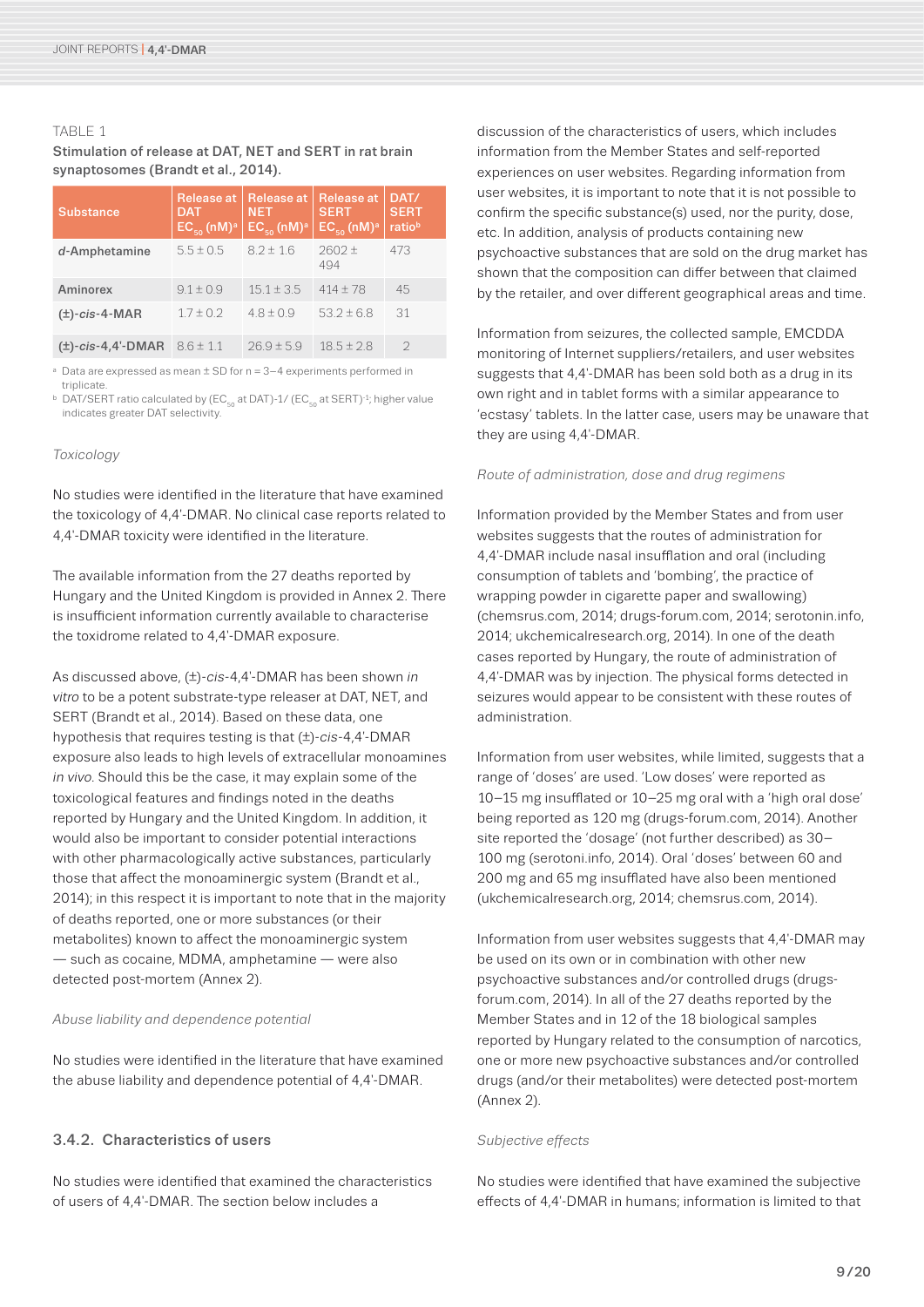<span id="page-9-0"></span>provided in a very small number of self-reported experiences from user websites. Onset is described as being fast, within 10 to 60 minutes, with effects lasting several hours (ukchemicalresearch.org, 2014; drugs-forum.com, 2014). Subjective effects appear to be those related to stimulant-type drugs. One user who reported having taken alcohol and an unspecified 'triple re-uptake inhibitor' prior to using 4,4′-DMAR noted increased heart rate, increased body temperature, jaw clenching, facial spasms, sweating, stimulation, psychosis and hallucinations (ukchemicalresearch.org, 2014). Another report described a similarity to the effects of MDMA, noting 'an extremely long stimulated comedown' (chemsrus.com, 2014). This is mirrored by a comment that 'the hallmark of this drug is its long half-life' (drugs-forum.com, 2014).

#### *Availability, supply and price*

EMCDDA monitoring in May 2014 of Internet retailers selling 4,4′-DMAR identified two retailers that were selling the substance. The first site marketed 4,4′-DMAR as a 'research chemical'. It was advertised in powder form only, with quantities ranging from 500 mg (EUR 18.10) to 100 g (EUR 220). All quantities above 500 mg appeared to be offered with large price discounts ranging from 55–80 %, depending on the quantity purchased. This retailer was the same site from which the collected sample of 4,4′-DMAR was obtained (reported by the United Kingdom, section 3.2.2). The second site offered 4,4'-DMAR in powder form; further details including the quantities available and price were only available on application to the site. Four retailers were identified that appear to have discontinued the sale of 4,4′-DMAR; the reasons for this were not provided.

Seizure data reported by the Member States suggest that 4,4′-DMAR is also sold directly on the illicit drug market as ecstasy; no information was reported on the price of 4,4′- DMAR when sold as ecstasy.

#### *Prevalence of use*

No prevalence surveys were identified that have examined the use of 4,4′-DMAR in the general population or in targeted populations. Information from seizures and deaths reported by the Member States suggests that in some cases 4,4′-DMAR is sold as ecstasy, although the extent of this practice is unknown.

3.5. Information on whether or not the new<br>substance is currently under assessme<br>been under assessment, by the UN sys<br>Article 5.2(e) of the Council Decision substance is currently under assessment, or has been under assessment, by the UN system — Article 5.2(e) of the Council Decision

The World Health Organization is the specialised United Nations agency designated for the evaluation of the medical, scientific and public health aspects of psychoactive substances under the 1961 Single Convention on Narcotic Drugs and the 1971 Convention on Psychotropic Substances. On 5 March 2014 the World Health Organization informed the EMCDDA that para-methyl-4-methylaminorex (i.e. 4,4′-DMAR) is currently not under assessment and has not been under assessment by the United Nations system.

3.6. The date of notification on the Reporting Form of<br>the new psychoactive substance to the<br>EMCDDA or to Europol — Article 5.2(f) of the<br>Council Decision the new psychoactive substance to the EMCDDA or to Europol — Article 5.2(f) of the Council Decision

The first official notification to the EMCDDA of 4,4′-DMAR dates from 10 December 2012 from the Netherlands national focal point. The Reporting Form details a seizure of 500 g of white powder on 19 November 2012 by customs authorities at Amsterdam. The importation was noted to have arrived from India. The identification was based on the analytical techniques of NMR  $(6)$  and GC-MS  $(7)$ , and it was also noted that this substance partly decomposes under certain conditions when using GC-MS.

4,4′-DMAR was added to the list of new psychoactive substances monitored by the EMCDDA and Europol through the Early Warning System and a profile of the substance was created in the EMCDDA European Database on New Drugs (EDND). Since then analytical details, background information and public health alerts have been exchanged between EMCDDA, Europol and the Member States on an ad hoc basis. The Commission and the EMA were kept duly informed.

3.7. Information on whether or not the new<br>psychoactive substance is already sub<br>control measures at national level in a<br>State — Article 5.2(g) of the Council D psychoactive substance is already subject to control measures at national level in a Member State — Article 5.2(g) of the Council Decision

Hungary reported that 4,4′-DMAR is subject to control measures under drug control legislation. It is specifically named in Schedule C of Government Decree 66/2012 (added by '256/2013 (July 5) Government Regulation § 17, Annex 9', effective 15 July 2013).

In Poland, 4,4′-DMAR falls under the definition of a 'substitution drug' under the Act amending the Act on Counteracting Drug Addiction and the Act on State Sanitary Inspection, 2010 and as such its marketing and production is penalised with a fine.

<sup>(6)</sup> Nuclear magnetic resonance spectroscopy.

<sup>(7)</sup> Gas chromatography-mass spectroscopy.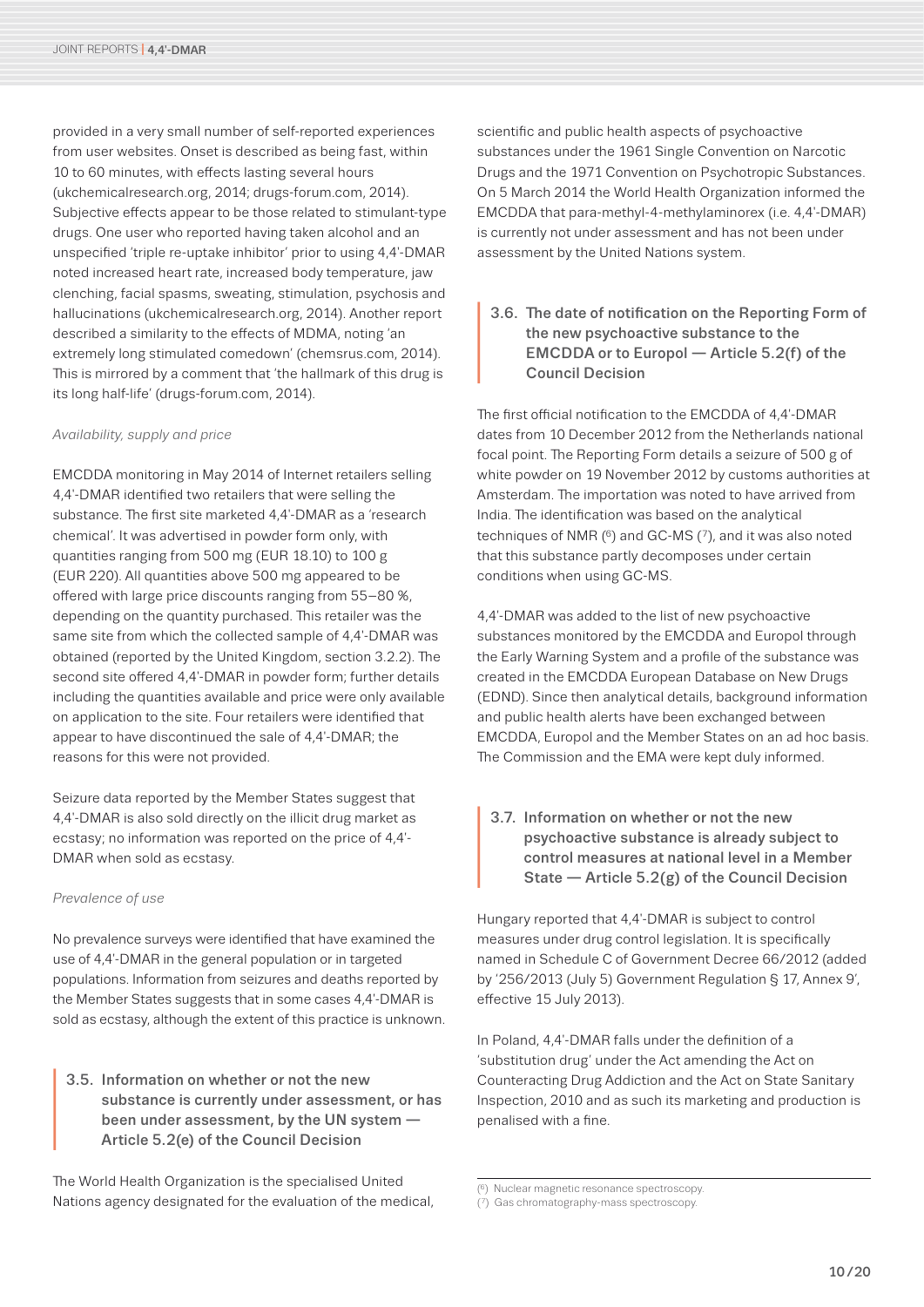<span id="page-10-0"></span>Finland and Norway reported that 44'-DMAR is subject to control measures under medicines legislation. In Finland it has been controlled since 12 March 2014 under the Medicines Act (395/87).

Spain reported that 'although there is no current specific legislation, to our knowledge, controlling production, commerce, imports, exports or use/consumption of this substance and given that it may cause harmful effects to those using it, the same way as illegal drugs do, there is generic legislation (administrative and criminal) on health protection which is fully applicable, if necessary'.

Twenty-four Member States (Austria, Belgium, Bulgaria, Croatia, Cyprus, the Czech Republic, Denmark, Estonia, France, Germany, Greece, Ireland, Italy, Latvia, Lithuania, Luxembourg, Malta, the Netherlands, Portugal, Romania, Slovakia, Slovenia, Sweden and the United Kingdom) and Turkey reported that 4,4′-DMAR is not subject to control measures at the national level.

#### **<sup>I</sup>** 3.8. Further information — Article 5.2(h) of the Council Decision

#### 3.8.1. The chemical precursors that are known to have been used for the manufacture of the substance

No information was reported by the Member States, Turkey or Norway about the chemical precursors or manufacturing methods used to make the 4,4′-DMAR that has been detected on the drug market.

Methods for the production of 4,4′-DMAR are documented in the literature. One such method describes the production of 4,4′-DMAR in five reaction steps using

4'-methylpropiophenone as the precursor.

4'-methylpropiophenone appears to be readily available from chemical suppliers. The 4'-methylpropiophenone precursor is first α-brominated, then the resulting alpha-bromo ketone intermediate is reacted with sodium diformylamide to give the *N,N*-diformamide derivative. Hydrolysis of this under acidic conditions provides access to the primary amine intermediate 4-methylcathinone which, following its reduction to 4-methylnorephedrine, can be converted to either (±)-*cis*-4,4′- DMAR via cyanogen bromide or (±)-*trans*-4,4′-DMAR via potassium cyanate. In addition, it is noted that the synthesis of 4,4'- DMAR shares a number of steps that are also employed for the synthesis of cathinone derivatives (Brandt et al., 2014).

#### 3.8.2. The mode and scope of the established or expected use of the new substance

No studies were identified that have examined the mode and scope of established or expected use of 4,4′-DMAR. Given the limited information currently available, the relevant information reported by the Member States has been included in the previous sections. It is important to note in this respect that information from seizures and deaths suggest that 4,4′-DMAR may be sold as ecstasy directly on the illicit drug market.

#### *Settings of use*

No studies were identified that have examined the settings of use of 4,4′-DMAR. Information from the deaths reported by the Member States suggests that 4,4′-DMAR may be used in a range of settings (Annex 2).

3.8.3. Other use of the new psychoactive substance and the extent of such use, the risks associated with this use of the new psychoactive substance, including the health and social risks

No information was provided by the Member States, Turkey or Norway that indicated that 4,4′-DMAR had any other use apart from in analytical reference materials and in legitimate scientific research into its chemistry, pharmacology and toxicology as a result of its emergence on the drug market.

From the available information it does not appear that 4,4′-DMAR is used in the manufacture of a medicinal product in the European Union. However, the collection of information cannot be considered exhaustive in the absence of a European Union database on the synthetic routes of all medicinal products (8).

# **<sup>I</sup> 4. Information from the EMA as requested by Article 5.3 of the Council Decision**

#### **1** 4.1. Marketing authorisation

Twenty-one Member States, Iceland and Norway responded to the EMA's information request (section 2). They reported that the new psychoactive substance 4,4′-DMAR has not obtained

 $(8)$  I.e. products that have been granted a marketing authorisation, or where an application for a marketing authorisation has been made, or where the marketing authorisation has been suspended.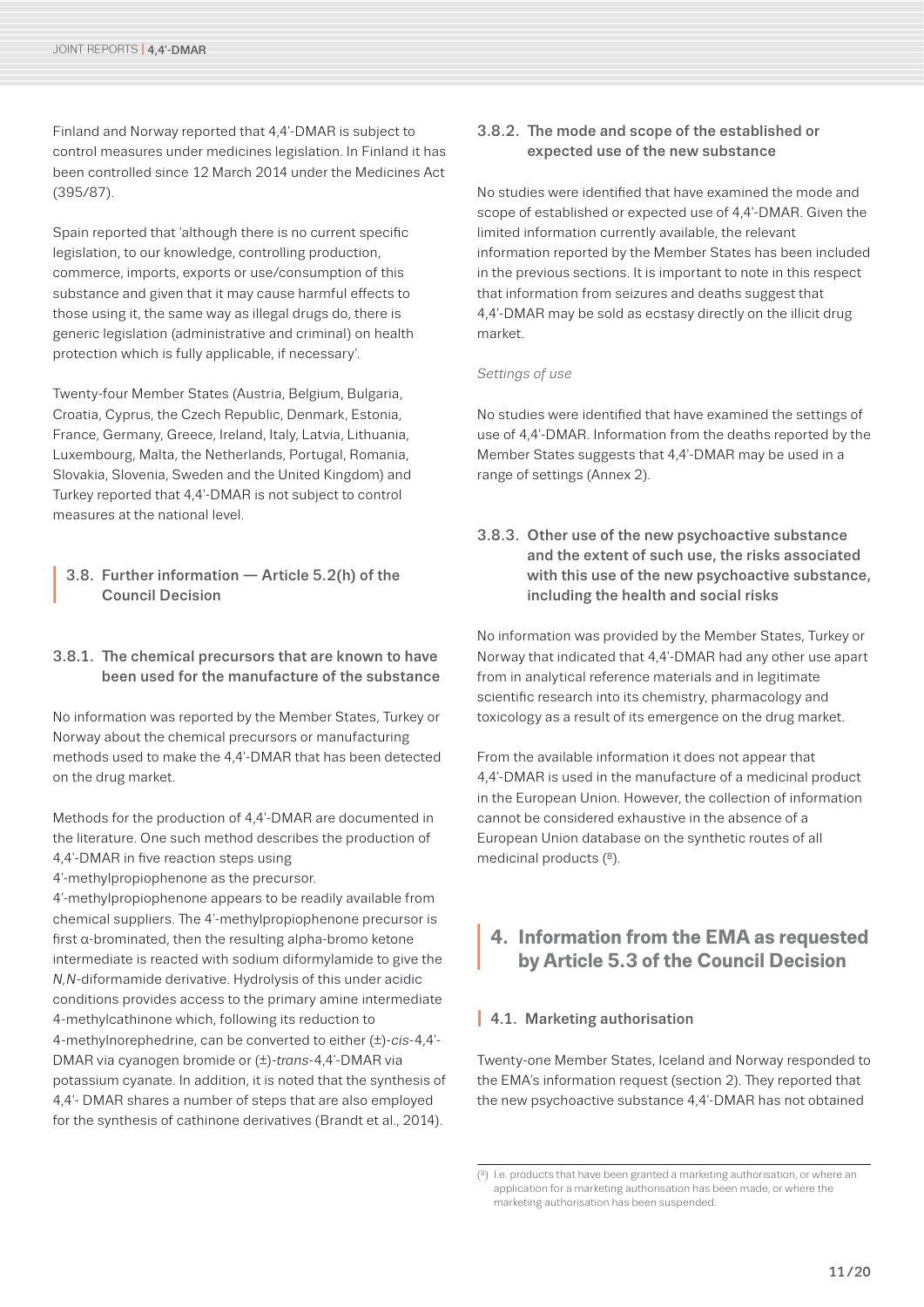<span id="page-11-0"></span>a marketing authorisation (9). The EMA also reported that the new psychoactive substance 4,4′-DMAR has not obtained a marketing authorisation through the central authorisation procedure.

#### **I** 4.2. Application for a marketing authorisation

Twenty-one Member States, Iceland and Norway responded to the EMA's information request (section 2). They reported that the new psychoactive substance 4,4′-DMAR is not the subject of an application for a marketing authorisation  $(9)$ . The EMA also reported that the new psychoactive substance 4,4′-DMAR is not the subject of an application for a marketing authorisation through the central authorisation procedure.

#### **I** 4.3. Suspended marketing authorisation

Twenty-one Member States, Iceland and Norway responded to the EMA's information request (section 2). They reported that there had been no cases of a suspended marketing authorisation that had been granted in respect of the new psychoactive substance 4,4′-DMAR (9). The EMA also reported that the new psychoactive substance 4,4′-DMAR is not the subject of a suspended marketing authorisation through the central authorisation procedure.

### **<sup>I</sup> 5. Conclusion**

4,4′-DMAR is a di-substituted 2-amino-5-phenyl oxazoline substance that appears to have stimulant properties. It is a derivative of aminorex and 4-methylaminorex, both synthetic stimulants that are controlled under the 1971 United Nations Convention on Psychotropic Substances.

An *in vitro* study has shown that (±)-*cis*-4,4′-DMAR is a potent, efficacious substrate-type releaser at transporters for dopamine, norepinephrine and serotonin.

4,4′-DMAR has been available on the European Union drug market since at least November 2012 and has been detected in seven Member States. One Member State has reported large powder seizures (>260 kg) by its customs authorities. It has been detected in tablets, some of which have markings resembling ecstasy tablets' markings, and in powder form. It appears that its availability from Internet retailers has decreased in recent months.

One Member State has reported the production of tablets, and that organised crime groups are involved in the trafficking and distribution of 4,4′-DMAR. A precursor that may be used for the production of 4,4′-DMAR appears to be readily available from chemical suppliers.

Twenty-seven deaths have been reported in two Member States with analytical confirmation of 4,4′-DMAR in post mortem samples; at least one other substance was present in each of these cases. On this basis, the potential impact from the further spread of 4,4′-DMAR on public health is a key concern.

We conclude that the health and social risks caused by the manufacture, trafficking and use of 4,4′-DMAR, and the involvement of organised crime and possible consequences of control measures, could be thoroughly assessed through a risk assessment procedure in accordance with Article 6 of Council Decision 2005/387/JHA.

<sup>(9)</sup> Austria, the Croatia, Czech Republic, Denmark, Estonia, Finland, Germany, Hungary, Iceland, Ireland, the Netherlands, Norway, Portugal, Slovenia, Spain, Sweden and the United Kingdom provided responses in relation to both human and veterinary medicinal products. Italy and Lithuania provided responses in relation to human medicinal products. Belgium, France, Latvia and Poland provided responses in relation to veterinary medicinal products. In addition, the EMA provided information in relation to both human and veterinary medicinal products in respect of the central authorisation procedure.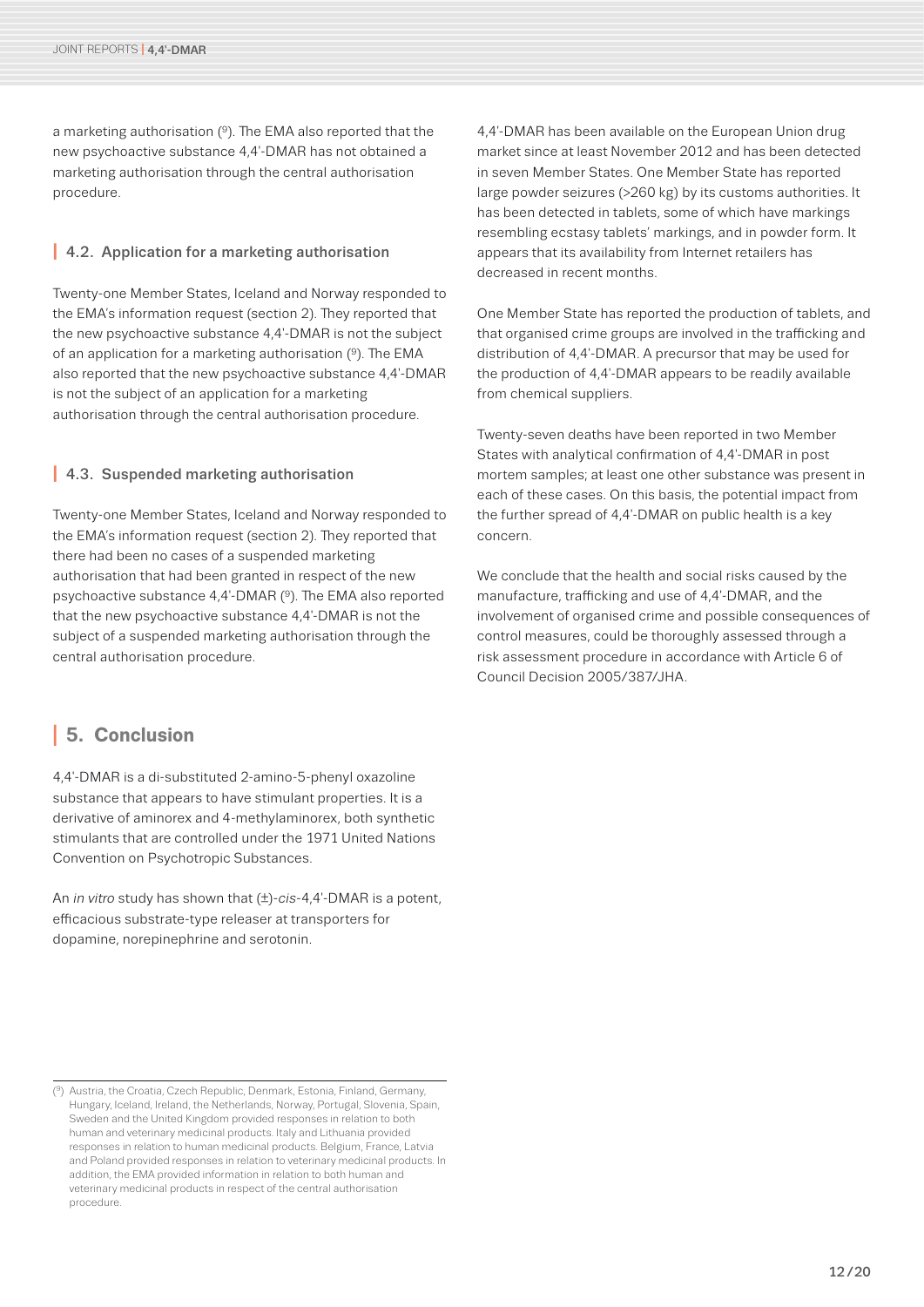## <span id="page-12-0"></span>**References**

- **I** Brandt, S. D., Baumann, M. H., Partilla, J. S., Kavanagh, P. V., Power, J. D., Talbot, B., et al. (2014), 'Characterization of a novel and potentially lethal designer drug, (±)-*cis-para*-methyl-4 methylaminorex (4,4′-DMAR, or 'Serotoni')', *Drug Testing and Analysis*, 19 May 2014.
- **I** Chemsrus.com (2014), www.chemsrus.com/forum/6-stimulants/7358-serotoni?limit=10&start=40. Accessed April 2014.
- **I** Davis, F. T. and Brewster, M. E. (1988), 'A fatality involving U4Euh, a cyclic derivative of phenylpropanolamine', *Journal of Forensic Sciences* 33, p. 549.
- **I** Drugs-forum.com (2014), www.drugs-forum.com/forum/showthread. php?t=216908#ixzz30NgkF9kJ. Accessed April 2014.
- **I** Klein, R. F. X., Sperling, A. R., Cooper, D. A. and Kram, T. C. (1989), 'The stereoisomers of 4-methylaminorex', *Journal of Forensic Sciences* 34, p. 962.
- **I** Serotonin.info (2014), www.serotoni.info. Accessed April 2014.
- **I** Ukchemicalresearch.org (2014), www.ukchemicalresearch.org/Thread-Serotoni-Powder-Serotonin-Syndrome-and-Stimulant-Psychosis. Accessed April 2014.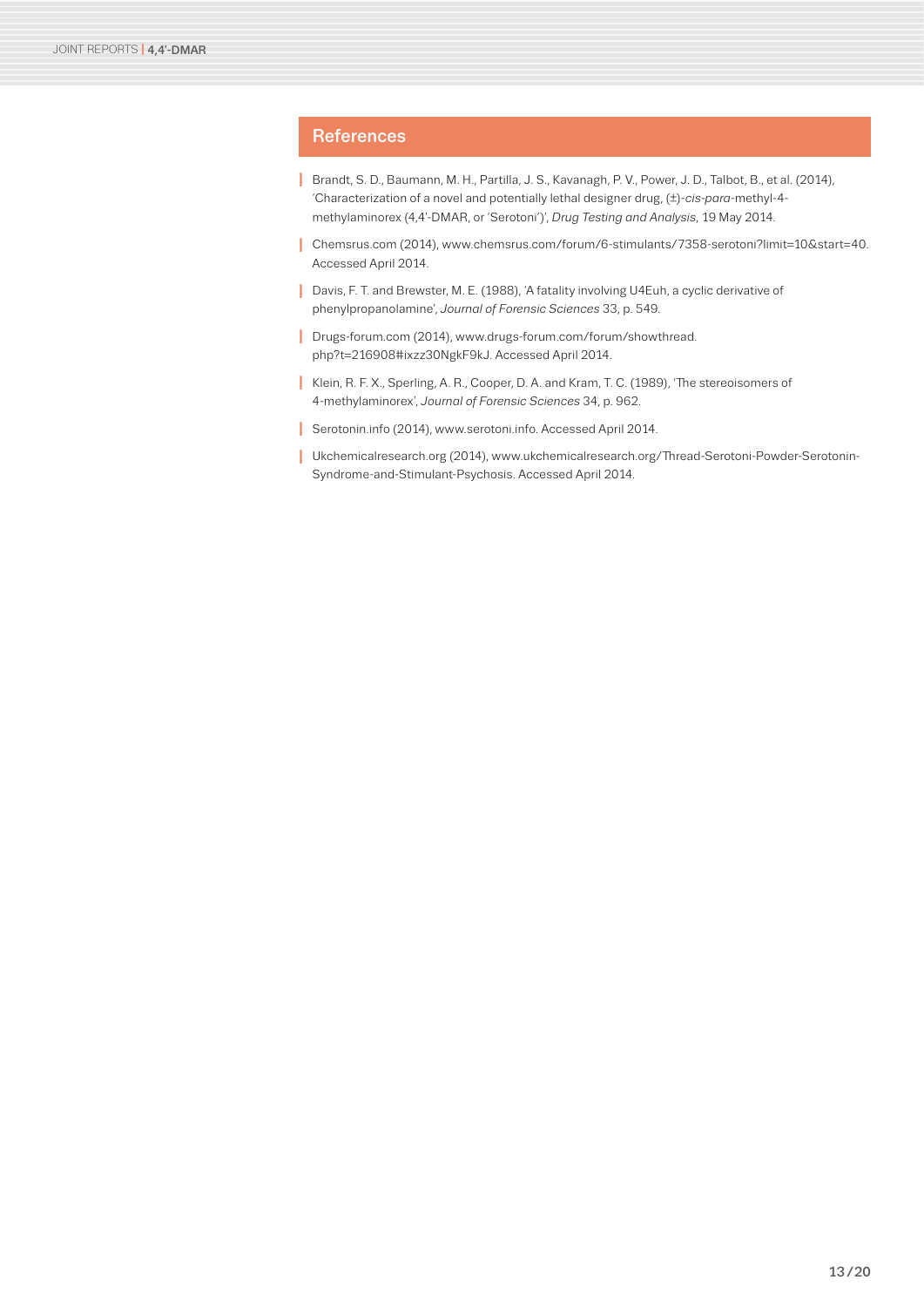<span id="page-13-0"></span>**<sup>I</sup> Annex 1** Images of 4,4'-DMAR from seizures and collected samples

| Country               | Image                                                 | <b>Description</b>                                                                                                                        |
|-----------------------|-------------------------------------------------------|-------------------------------------------------------------------------------------------------------------------------------------------|
| Hungary               |                                                       | Seizures: 2013                                                                                                                            |
|                       |                                                       |                                                                                                                                           |
|                       |                                                       |                                                                                                                                           |
| Sweden                |                                                       | Seizure: 6 December 2013                                                                                                                  |
|                       |                                                       | Tablets, seized in Stockholm                                                                                                              |
|                       |                                                       | Seizing authority: customs                                                                                                                |
| <b>United Kingdom</b> |                                                       | Seizures: between June and August 2013                                                                                                    |
|                       |                                                       | Tablets, seized in Northern Ireland                                                                                                       |
|                       | <b>THILIBER AND IN THE REAL PROPERTY</b><br>189955111 | Seizing authority: police                                                                                                                 |
|                       |                                                       | Collected sample: March 2014                                                                                                              |
|                       | 4,4<br>WEIGHT                                         | White powder                                                                                                                              |
|                       | NOT FOR HUMAN COSUMPSION                              | Collecting authority: School of Pharmacy and<br>Biomolecular Sciences (Liverpool John Moores<br>University) and ROAR Forensics (Malvern). |
|                       |                                                       |                                                                                                                                           |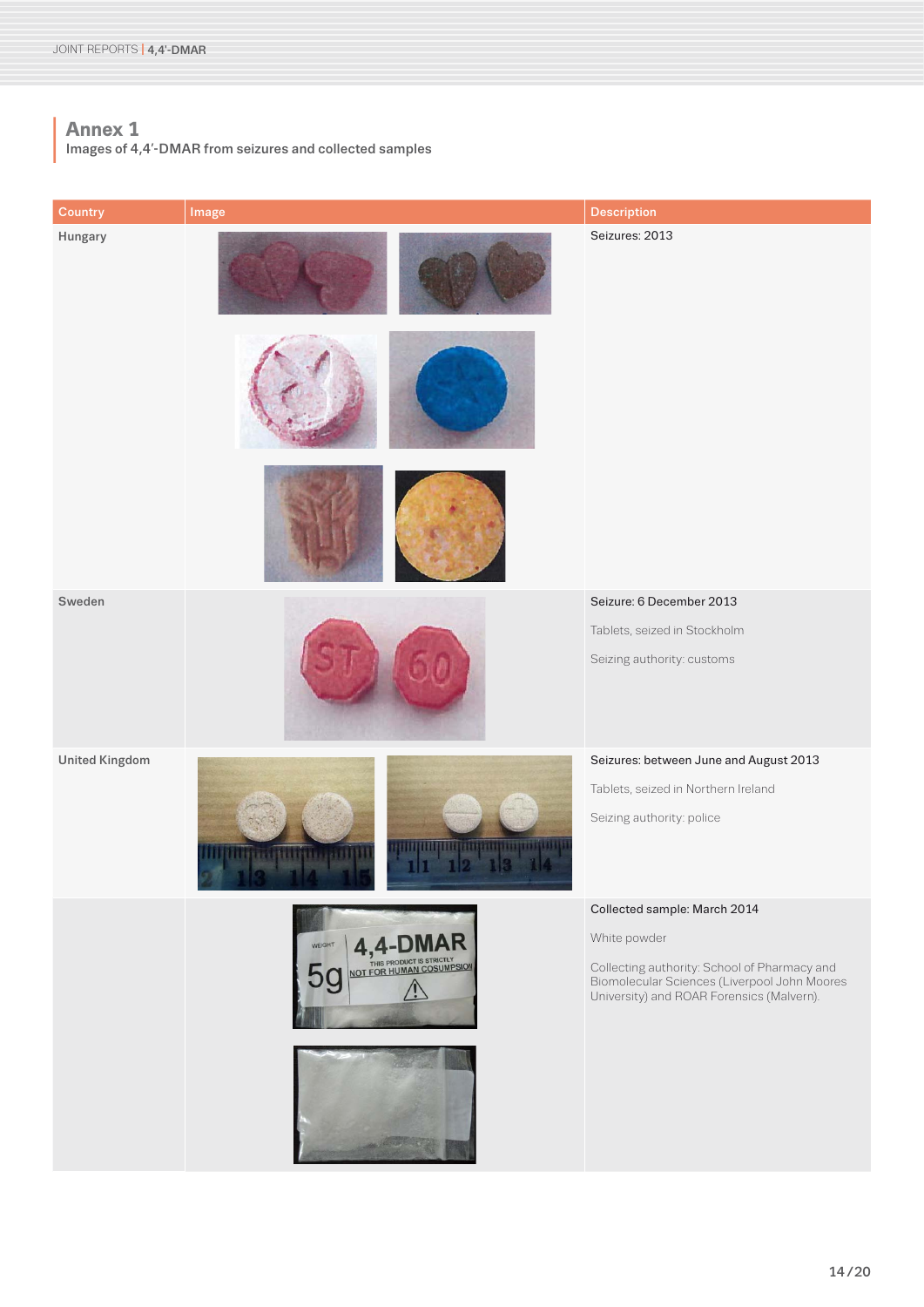# **<sup>I</sup> Annex 2** Deaths associated with 4,4′-DMAR reported by Hungary and the United Kingdom

| Case           | <b>MS</b> | <b>Date</b><br>of death | Age | <b>Sex</b> | <b>Matrix</b>                      | 4,4'-DMAR<br>concentration  | Other substances detected and<br>concentration (where available)                                                                                                                                                     | Adverse events/autopsy findings                                                                                                                                                                                                                                           | <b>Additional information reported</b>                                                                                                            |
|----------------|-----------|-------------------------|-----|------------|------------------------------------|-----------------------------|----------------------------------------------------------------------------------------------------------------------------------------------------------------------------------------------------------------------|---------------------------------------------------------------------------------------------------------------------------------------------------------------------------------------------------------------------------------------------------------------------------|---------------------------------------------------------------------------------------------------------------------------------------------------|
| 1              | <b>HU</b> | Jun 2013                | 25  | M          | Bloodf<br>Urine                    | $1.158$ mg/L<br>43.493 mg/L | 7-Amino-clonazepam 0.1405 mg/L<br>alpha-PVP 0.0056 mg/L<br>Pentedrone 0.0274 mg/L<br>7-Amino-clonazepam 0.0961 mg/L<br>alpha-PVP 0.0908 mg/L<br>Clonazepam 0.0137 mg/L<br>4-MEC 6.522 mg/L<br>Pentedrone 15.276 mg/L | High body temperature, extensive<br>bleeding in the muscles.                                                                                                                                                                                                              | No information on route of administration.<br>however 'there was no pin-prick'.                                                                   |
| $\overline{2}$ | <b>HU</b> | Jun 2013                | 25  | F          | Bloodf                             | 0.0427 mg/L                 | Amphetamine 0.4918 mg/L<br>alpha-PVP 0.2357 mg/L<br>Midazolam 0.2374 mg/L                                                                                                                                            | High body temperature, extensive<br>bleeding in the muscles and organs.<br>Confusion, disorientation,<br>unconsciousness, perspiration.                                                                                                                                   | Injected, use about 3 pm, 12 hours later<br>died in the hospital.                                                                                 |
| 3              | <b>HU</b> | Jun 2013                | 18  | M          | <b>Blood</b> <sup>u</sup>          | + (no quantitation)         | Mephedrone (no quantitation)<br>MDMA (no quantitation)<br>Pentedrone (no quantitation)                                                                                                                               | Myoclonus, unconsciousness, body<br>temperature: 42.9°C, internal bleeding<br>(oral, intestinal), cardial and<br>respiratorical arrest. Autopsy: large<br>brain oedema, diffuse internal<br>bleeding, bleeding in lungs, dilatation<br>of the right ventricle and atrium. | Went out, did not go home. His parents<br>found him on the street, in poor condition.<br>Ambulance took him to the hospital, next<br>morning died |
| 4              | HU        | Aug 2013                | 43  | F          | Bloodf<br>Urine                    | 2.055 mg/L<br>5.928 mg/L    | Mephedrone 0.5723 mg/L<br>alpha-PVP 0.014 mg/L<br>Alprazolam 0.1124 mg/L<br>Mephedrone 0.3215 mg/L<br>alpha-PVP 0.0056 mg/L<br>Alprazolam 0.0534 mg/L<br>OH-Alprazolam 0.027 mg/L                                    |                                                                                                                                                                                                                                                                           | She was found at home. She had died 2-3<br>days before. No information on route of<br>administration; however, 'there was no<br>pin-prick'.       |
| 5              | <b>HU</b> | Sep 2013                | 20  | F          | <b>Blood</b> <sup>f</sup><br>Urine | 3.565 mg/L<br>32.945 mg/L   | Alprazolam 0.0951 mg/L<br>alpha-PVP 0.0296 mg/L<br>Pentedrone 0.1730 mg/L<br>THC-COOH 0.0127 mg/L<br>Pentedrone 44.544 mg/L<br>Amphetamine 0.353 mg/L<br>alpha-PVP 0.0844 mg/L<br>Alprazolam 0.0167 mg/L             |                                                                                                                                                                                                                                                                           | She died after a party. No information on<br>route of administration; however, 'there was<br>no pin-prick'.                                       |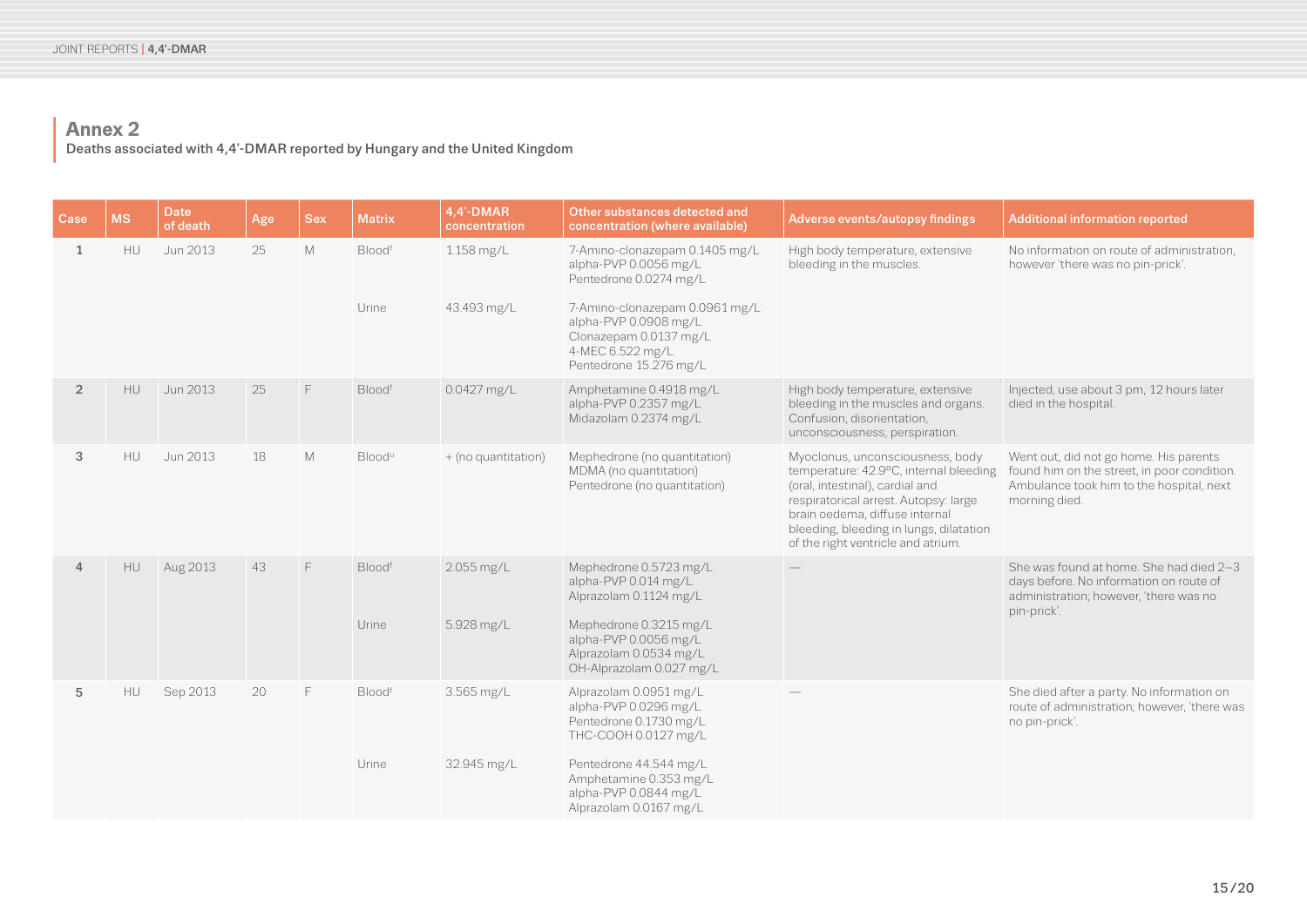| Case           | <b>MS</b> | <b>Date</b><br>of death | Age | <b>Sex</b> | <b>Matrix</b>             | 4,4'-DMAR<br>concentration           | Other substances detected and<br>concentration (where available)                                                              | Adverse events/autopsy findings                                                                                                                    | <b>Additional information reported</b>                                                                                                                                                                                                                                                |
|----------------|-----------|-------------------------|-----|------------|---------------------------|--------------------------------------|-------------------------------------------------------------------------------------------------------------------------------|----------------------------------------------------------------------------------------------------------------------------------------------------|---------------------------------------------------------------------------------------------------------------------------------------------------------------------------------------------------------------------------------------------------------------------------------------|
| 6              | <b>HU</b> | Oct 2013                | 18  | F.         | <b>Blood</b> <sup>u</sup> | + (no quantitation)                  | MDA 0.0251 mg/L<br>MDMA 0.1989 mg/L                                                                                           | Agitation, sweat, pale. 41.2°C<br>temperature, glucose 1.7 mmol/l.<br>Autopsy: brain oedema, bleeding and<br>oedema in the lungs, 'shock' kidneys. | She consumed drugs with her friend in the<br>afternoon. Parents took her to the hospital,<br>after 1 hour she died (arrived: 23:05, died:<br>$00:04$ ).                                                                                                                               |
| $\overline{7}$ | <b>HU</b> | Oct 2013                | 27  | M          | <b>Blood</b> <sup>u</sup> | + (no quantitation)                  | MDA 0.04 mg/L<br>MDMA 0.8863 mg/L<br>Mephedrone 0.0363 mg/L                                                                   | Mild brain oedema, shock, in the heart<br>right atrial and ventricular dilatation,<br>intestinal bleeding.                                         | He consumed drugs with his friends at<br>18:30, died next morning.                                                                                                                                                                                                                    |
|                |           |                         |     |            | Urine                     | + (no quantitation)                  | MDA (no quantitation)<br>MDMA (no quantitation)<br>Mephedrone (no quantitation)                                               |                                                                                                                                                    |                                                                                                                                                                                                                                                                                       |
| 8              | HU        | Oct 2013                | 37  | M          | Bloodu                    | + (concentration to<br>be confirmed) | MDA (concentration to be confirmed)<br>MDMA (concentration to be<br>confirmed)                                                | Autopsy: cardiomyopathy, brain<br>edema, pulmonary edema, tonsillar<br>herniation, emollient brain tissue.                                         |                                                                                                                                                                                                                                                                                       |
| $\mathsf g$    | UK.       | Jun 2013                | 36  | M          | Bloodf                    | $0.66$ mg/L                          | Benzoylecognine 0.97 mg/L<br>Cocaine <0.05 mg/L<br>Codeine <0.02 mg/L<br>Tetra/levamisole (unconfirmed)                       |                                                                                                                                                    |                                                                                                                                                                                                                                                                                       |
| 10             | UK.       | Jun 2013                | 25  | M          | <b>Bloodf</b>             | $0.9$ mg/L                           | 4-MEC 0.05 mg/L<br>MDMA 0.82 mg/L<br><b>MDA</b><br>PMMA 0.11 mg/L<br><b>PMA</b><br>THC-COOH                                   |                                                                                                                                                    | Drinking heavily, took 'methadrone',<br>continued drinking, took 2 'ecstasy' tabs<br>immediately felt unwell, agitated.<br>Unresponsive 1 hr later.                                                                                                                                   |
| 11             | UK.       | Jun 2013                | 33  | M          | Bloodf                    | $0.28$ mg/L                          | Benzoylecognine 0.04 mg/L                                                                                                     |                                                                                                                                                    | Believed to have taken 'cocaine and<br>ecstasy'. Deceased had taken 'speckled<br>cherries tablets' orally. Cerebral oedema at<br>post mortem, suspected to have taken<br>drugs at 14:30, found unconscious the<br>following day at 07:30, died in hospital the<br>day after at 10:30. |
| 12             | UK.       | Jun 2013                | 27  | M          | Bloodf                    | $0.7$ mg/L                           | Benzoylecognine 0.36 mg/L<br>MDMA 0.19 mg/L<br><b>MDA</b><br>Mirtazapine (a low level)<br>Indications of low level of cocaine |                                                                                                                                                    | 4,4'-DMAR detected on nasal swabs with<br>cocaine. Found dead on arrival of<br>ambulance service, tablets and powder<br>found when house searched.                                                                                                                                    |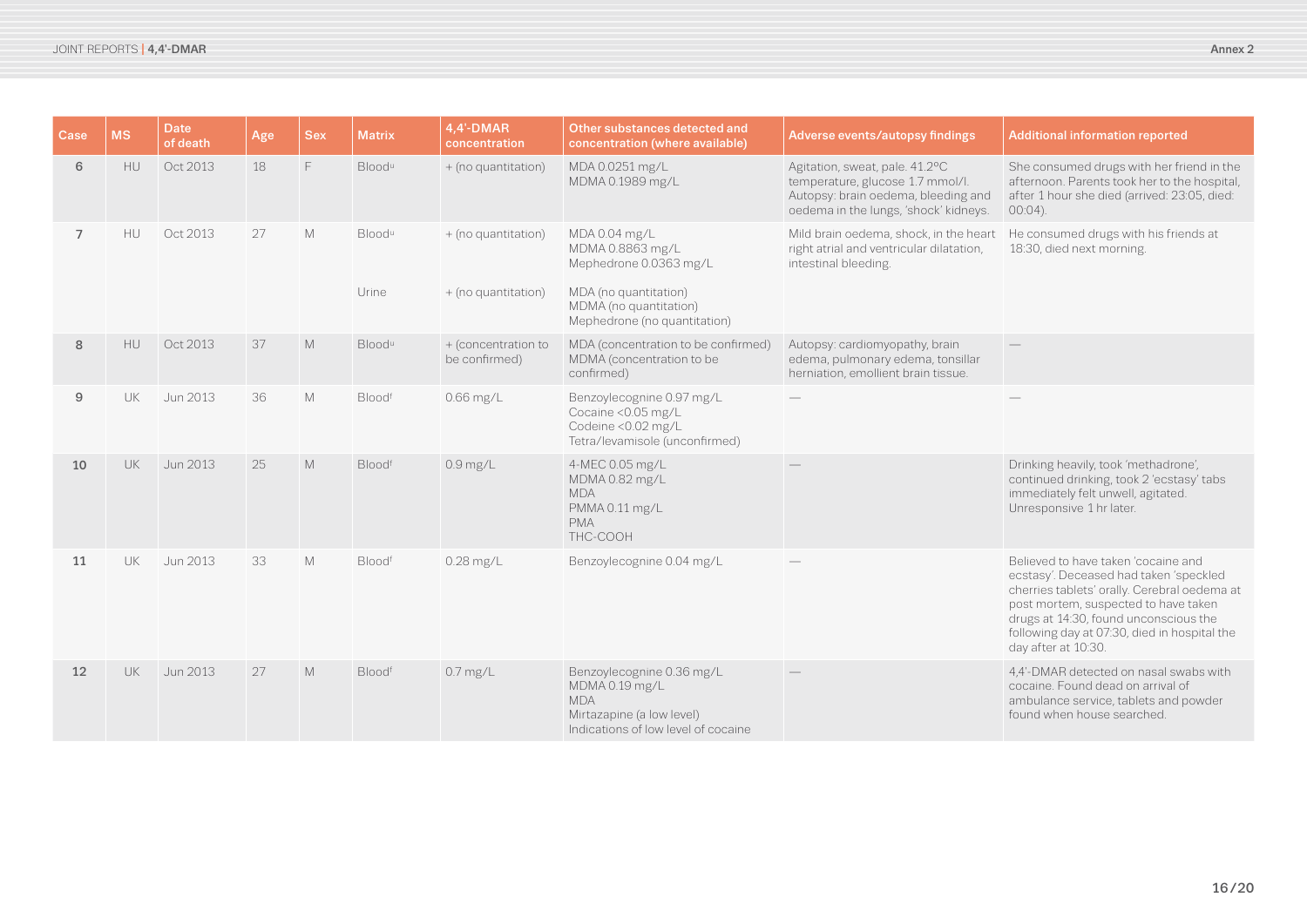| Case | <b>MS</b> | Date<br>of death | Age | <b>Sex</b> | <b>Matrix</b>                                           | 4,4'-DMAR<br>concentration        | Other substances detected and<br>concentration (where available)                                                 | Adverse events/autopsy findings                                                      | <b>Additional information reported</b>                                                                                                                                                                                                                                                                                                                                                          |
|------|-----------|------------------|-----|------------|---------------------------------------------------------|-----------------------------------|------------------------------------------------------------------------------------------------------------------|--------------------------------------------------------------------------------------|-------------------------------------------------------------------------------------------------------------------------------------------------------------------------------------------------------------------------------------------------------------------------------------------------------------------------------------------------------------------------------------------------|
| 13   | <b>UK</b> | Jul 2013         | 29  | M          | Bloodf                                                  | <0.02 mg/L                        | PMA 0.09 mg/L<br>Diazepam plus metabolite 0.14 mg/L<br>THC-COOH<br>Indications of lidocaine                      | He appeared 'wiped out', was agitated<br>and overheating, began foaming at<br>mouth. | Friend purchased 10 x speckled cherries for<br>£50, two weeks prior, from an unknown<br>male in a bar. Socialising with friends at his<br>flat drinking alcohol, taking 'E' 'speckled<br>cherry', witness describes him taking 3 x<br>'speckled cherry' E tabs over the course of<br>the evening.                                                                                               |
| 14   | <b>UK</b> | Jul 2013         | 40  | M          | Bloodf                                                  | 1.25 mg/L                         | MDMA 0.02 mg/L<br>Diazepam 0.05 mg/L<br>THC-COOH                                                                 |                                                                                      | Consumed alcohol, ecstasy and cannabis,<br>found dead the next day, nothing at post<br>mortem.                                                                                                                                                                                                                                                                                                  |
| 15   | <b>UK</b> | Aug 2013         | 41  | M          | Bloodf                                                  | 3.13 mg/L                         | MDMA0.3 mg/L<br><b>MDA</b><br>Citalopram 0.42 mg/L                                                               | Epileptic type seizure prior to death.                                               | Deceased had taken 'speckled cherries<br>tablets'. Alcoholic, heavy intake prior to<br>death, epileptic type seizure prior to death,<br>tablets at scene.                                                                                                                                                                                                                                       |
| 16   | UK        | Aug 2013         | 18  | F          | Bloodf                                                  | $2.1 \text{ mg/L}$                | bk-MDMA 0.84 mg/L<br>4-MEC 0.72 mg/L<br><b>FMC</b><br>THC-COOH (low level)                                       |                                                                                      | Deceased had taken 'speckled cherries<br>tablets'. Died at home following a house<br>party (same location) after consuming an<br>unknown quantity of ecstasy tablets and<br>'meth', tablets described as grey with cherry<br>logo, witnesses speculate she consumed<br>2-3 tablets.                                                                                                             |
| 17   | UK        | Aug 2013         | 19  | F          | Bloodf<br><b>Blood</b> <sup>u</sup><br>(ante<br>mortem) | $^{\sim}$ 0.85 mg/L<br>$1.8$ mg/L | 4-MMC ~0.045 mg/L<br>4-MMC < 0.01 mg/L<br>4-MEC < 0.01 mg/L<br>bk-MDMA<0.01 mg/L                                 |                                                                                      | Collapsed at a party, suspected overdose,<br>taken to hospital unconscious and later<br>died. Witnesses described her 'consuming<br>ecstasy and snorting meth'.                                                                                                                                                                                                                                 |
| 18   | UK        | Aug 2013         | 20  | M          | Bloodf                                                  | $1.6$ mg/L                        | 4-MEC 1.68 mg/L<br>bk-MDMA 0.26 mg/L<br>4-MMC (low level)<br>Diazepam (low level)<br>THC-COOH<br>Indications FMC | Suffered seizure.                                                                    | Deceased had taken 'speckled cross tablet'.<br>Suffered seizure and died, unidentified<br>tablets and 9.36 g of powder was seized at<br>the scene. Powder contained 4-MEC,<br>bk-MDMA, fmc? (no quantification). Unclear<br>if this powder was linked to the deceased as<br>more than one person was present in the<br>house. 4,4'-DMAR and 4-MMC detected on<br>nasal swabs taken post-mortem. |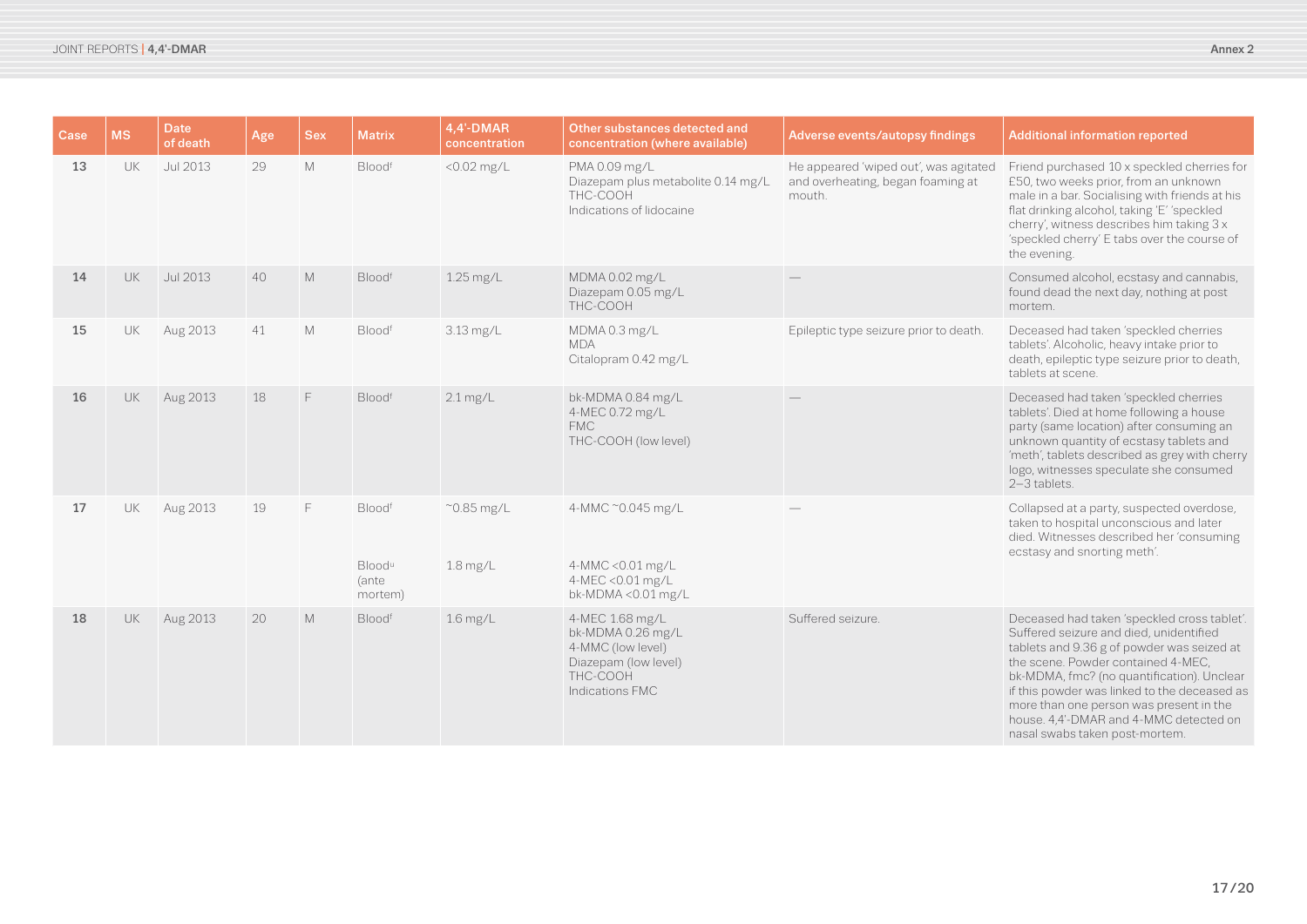| Case | <b>MS</b> | <b>Date</b><br>of death | Age | <b>Sex</b> | <b>Matrix</b> | 4.4'-DMAR<br>concentration | Other substances detected and<br>concentration (where available)                                                                      | Adverse events/autopsy findings                                                                     | <b>Additional information reported</b>                                                                                                                                                                                                                                                                                                                                                |
|------|-----------|-------------------------|-----|------------|---------------|----------------------------|---------------------------------------------------------------------------------------------------------------------------------------|-----------------------------------------------------------------------------------------------------|---------------------------------------------------------------------------------------------------------------------------------------------------------------------------------------------------------------------------------------------------------------------------------------------------------------------------------------------------------------------------------------|
| 19   | UK        | Sep 2013                | 21  | M          | Bloodf        | $0.21$ mg/L                | 4-MMC 0.02 mg/L<br>4-MEC 0.1 mg/L<br>bk-MDMA 0.07 mg/L<br>Diazepam 0.03 mg/L<br>THC-COOH<br>Amiodarone                                | Agitated state, sweating profusely,<br>and had problems breathing.                                  | Alcohol, one or two ecstasy tablets,<br>speckled cherry possibly green,<br>'methadrone' had been consumed. Taken to<br>hospital (arrived 18:57), after taking ill at a<br>house party. Agitated state, sweating<br>profusely, and had problems breathing,<br>deteriorated rapidly, pronounced dead<br>23:10. Had been partying for the previous<br>two/three days.                    |
| 20   | <b>UK</b> | Sep 2013                | 31  | M          | Bloodf        | 1.72 mg/L                  | Benzoylecognine 0.55 mg/L<br>Indications of low levels of cocaine<br>and desmethyldiazepam                                            | Cardiac arrest.                                                                                     | Drinking and taking drugs (ecstasy and<br>cocaine, 4 x 'blue') in his home with two<br>friends in the morning, became unwell at<br>11.00, unresponsive when paramedics<br>attended, taken to hospital, suffered cardiac<br>arrest, and died at 12:24. Two witnesses<br>also admitted to hospital, one said they had<br>all taken drugs and deceased had taken 4<br>'blues' in one go. |
| 21   | <b>UK</b> | Nov 2013                | 21  | M          | Bloodf        | 1.75 mg/L                  | bk-MDMA 0.14 mg/L<br>4-MEC 0.06 mg/L<br>4-MMC 0.04 mg/L<br>THC-COOH                                                                   | 18.00: sweating, paranoid thoughts;<br>midnight: sweating profusely,<br>convulsion, cardiac arrest. | No previous history of drug abuse. Thought<br>to have taken e tabs. Mirtazapine<br>prescribed, atropine and adrenaline<br>administered.                                                                                                                                                                                                                                               |
| 22   | UK        | Nov 2013                | 16  | F          | Bloodf        | $1.1 \text{ mg/L}$         | Indications of diazepam (low level<br>Lidocaine<br>Amiodarone<br>Methylprednisolone?                                                  | Cardiac arrest.                                                                                     | Cardiac arrest while out with friends, PMH<br>asthma.                                                                                                                                                                                                                                                                                                                                 |
| 23   | <b>UK</b> | Dec 2013                | 30  | M          | Bloodf        | <0.02 mg/L                 | Olanzapine 0.66 mg/L<br>Diazepam plus metabolite 0.41 mg/L<br>Codeine 0.13 mg/L<br>Paracetamol 11.1 mg/L<br>Indications of pregabalin |                                                                                                     | History of drug misuse, overdoses and<br>mental illness.                                                                                                                                                                                                                                                                                                                              |
| 24   | <b>UK</b> | Dec 2013                | 33  | M          | Bloodf        | 1.01 mg/L                  | 4-MEC (low level)<br>bk-MDMA 0.22 mg/L<br>Diazepam plus metabolite (low level)<br>THC-COOH                                            |                                                                                                     | Thought to have taken 'plant food'.                                                                                                                                                                                                                                                                                                                                                   |
| 25   | UK        | Dec 2013                |     |            | Bloodf        | 1.72 mg/L                  | THC-COOH<br>BAC 53 mg%<br><b>UAC 87 mg%</b>                                                                                           |                                                                                                     | Found dead in bed, had been drinking<br>heavily, history of drug abuse including<br>ecstasy.                                                                                                                                                                                                                                                                                          |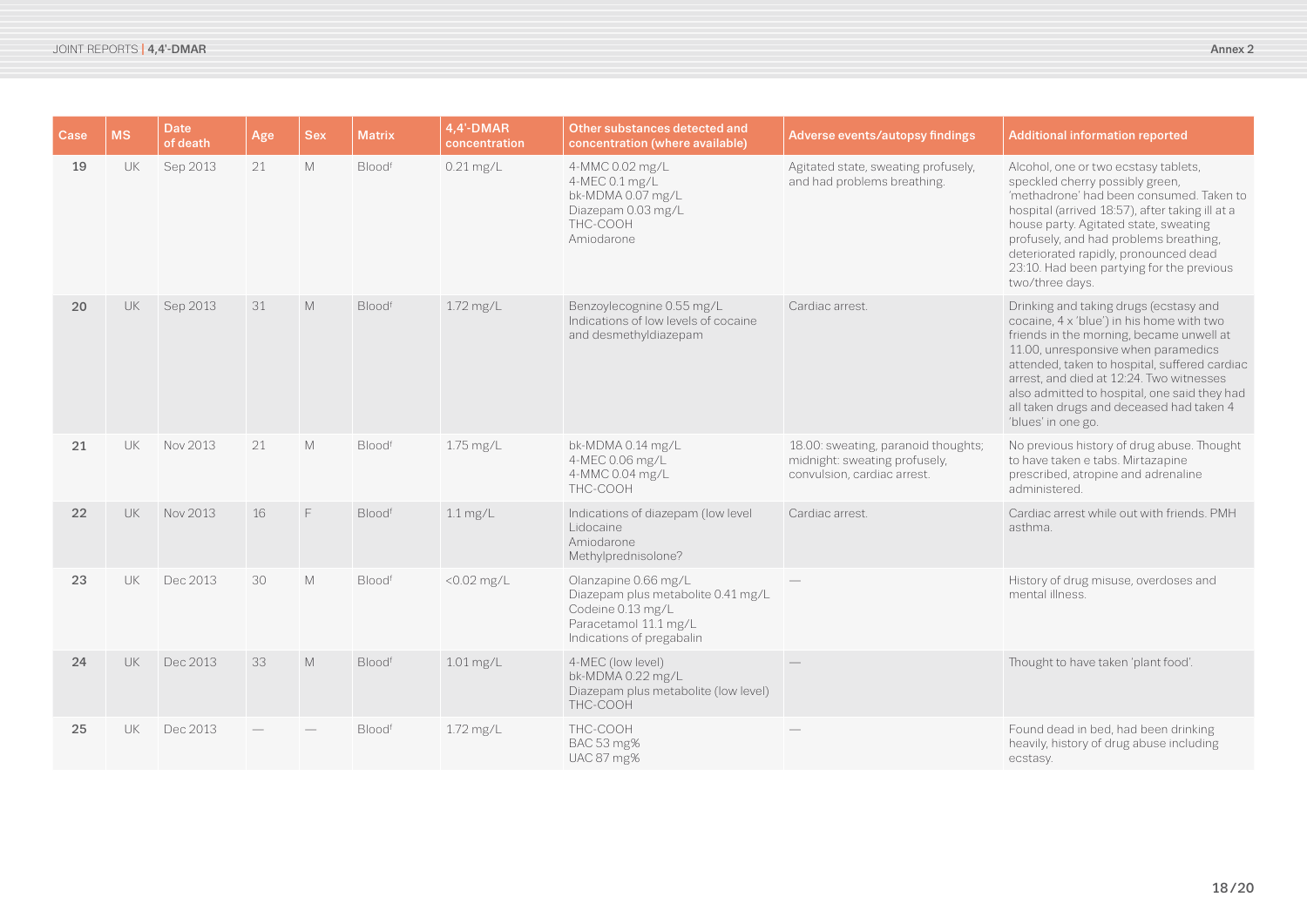| Case | <b>MS</b> | Date<br>of death | Age | <b>Sex</b> | <b>Matrix</b> | 4,4'-DMAR<br>concentration | Other substances detected and<br>concentration (where available)                                                                                 | Adverse events/autopsy findings                                                                              | Additional information reported                                                                                                                                                                                                                                                                                                   |
|------|-----------|------------------|-----|------------|---------------|----------------------------|--------------------------------------------------------------------------------------------------------------------------------------------------|--------------------------------------------------------------------------------------------------------------|-----------------------------------------------------------------------------------------------------------------------------------------------------------------------------------------------------------------------------------------------------------------------------------------------------------------------------------|
| 26   | <b>UK</b> | Dec 2013         | 41  | M          | <b>Bloodf</b> | 3.75 mg/L                  | 4-MEC 0.53 mg/L<br>MDMA 0.72 mg/L<br><b>MDA</b><br>THC-COOH<br>Quetiapine (a low level)                                                          | Shaking all over, sweating, having a fit,<br>hands stuck open with fingers<br>squeezing together like claws. | Call to ambulance service reported a male<br>taking ecstasy and going into cardiac arrest.<br>At the time of his death he was hosting a<br>party, a large quantity of drugs were<br>allegedly available, 'cocaine, speckled Rolex<br>ecstasy tablets, magic and cannabis' and<br>alcohol. Severe heart disease at post<br>mortem. |
| 27   | . lik     | Feb 2014         | 35  | M          | <b>Bloodf</b> | $3.5 \text{ mg/L}$         | bk-MDMA 0.33 mg/L<br>4-MEC 0.16 mg/L<br>FMC 0.11 mg/L<br>Procyclidine 0.11 mg/L<br>Diazepam 0.06 mg/L<br>Desmethyldiazepam 0.09 mg/L<br>THC-COOH | Fitting, unconscious and breathing.                                                                          | Taking ecstasy tablets and legal highs,<br>'taking cocaine and ecstasy', 'fitting,<br>unconscious and breathing' when<br>ambulance called at approx. 03:13, police<br>and ambulance arrived 03:21, deceased.<br>Other person present taken to hospital<br>described as critical.                                                  |

Note: in all cases 4,4′-DMAR was analytically confirmed in post-mortem biological samples.

Key: MS: Member State; HU: Hungary; UK: United Kingdom; M: male; F: female; Blood<sup>r</sup>: femoral blood sample; Blood<sup>u</sup>: site of blood sample unspecified; -: Not reported.